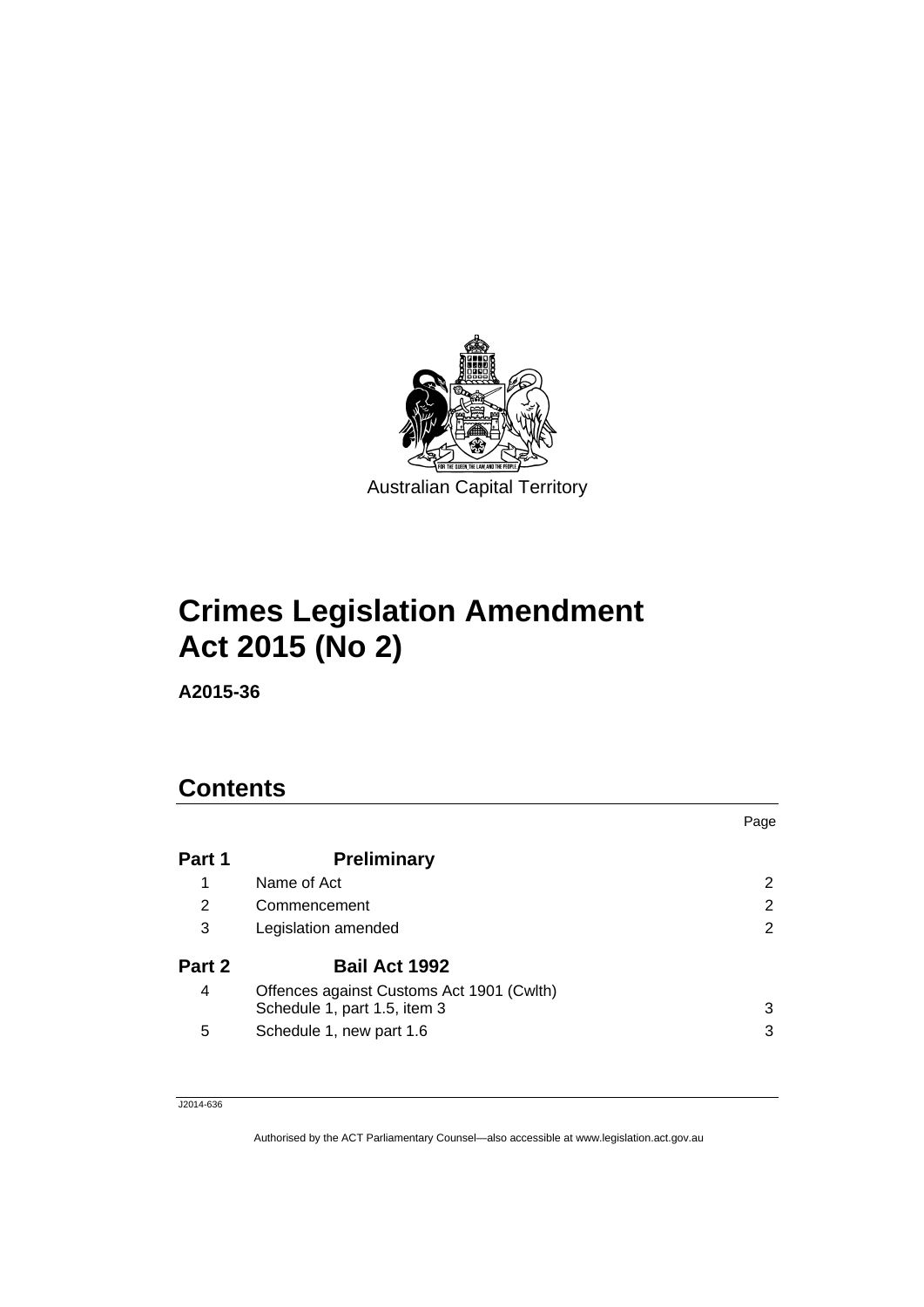| Part 3     | <b>Crimes Act 1900</b>                                                            |          |
|------------|-----------------------------------------------------------------------------------|----------|
| 6          | Definitions for pt 10<br>Section 185, new definitions                             | 5        |
| 7          | Section 230                                                                       | 6        |
| 8          | Destruction of identification material<br>Section 231 (1) (a) and (2)             | 14       |
| 9          | Section 232 heading                                                               | 14       |
| 10         | Laws relating to taking forensic samples not affected<br>Section 247              | 14       |
| 11         | Dictionary, new definitions                                                       | 14       |
| Part 4     | <b>Crimes (Forensic Procedures) Act 2000</b>                                      |          |
| 12         | Part 2.1 heading                                                                  | 15       |
| 13         | Meaning of volunteer<br>Section 10 (b) and note                                   | 15       |
| 14         | New section 14A                                                                   | 15       |
| 15         | Meaning of <i>incapable person</i><br>Section 15                                  | 17       |
| 16         | Section 15, new examples                                                          | 17       |
| 17         | Interview friend<br>New section 16 (2) (ba)                                       | 17       |
| 18         | Section 16 (2) (c)                                                                | 17       |
| 19         | New section 17                                                                    | 18       |
| 20         | New section 24A                                                                   | 18       |
| 21         | Presence of interview friend or lawyer while forensic procedure is<br>carried out |          |
|            | New section 57 (1A)                                                               | 19       |
| 22         | Section 79                                                                        | 20       |
| 23         | Section 80 heading                                                                | 21       |
| 24         | Section 80                                                                        | 21       |
| 25         | Consent to retention of forensic material taken etc<br>Section 80A                | 21       |
| 26         | Recording of giving of information etc<br>Section 81                              | 22       |
| 27         | Withdrawal of consent or end of agreed retention period<br>Section 82             | 22       |
| contents 2 | Crimes Legislation Amendment Act 2015 (No 2)                                      | A2015-36 |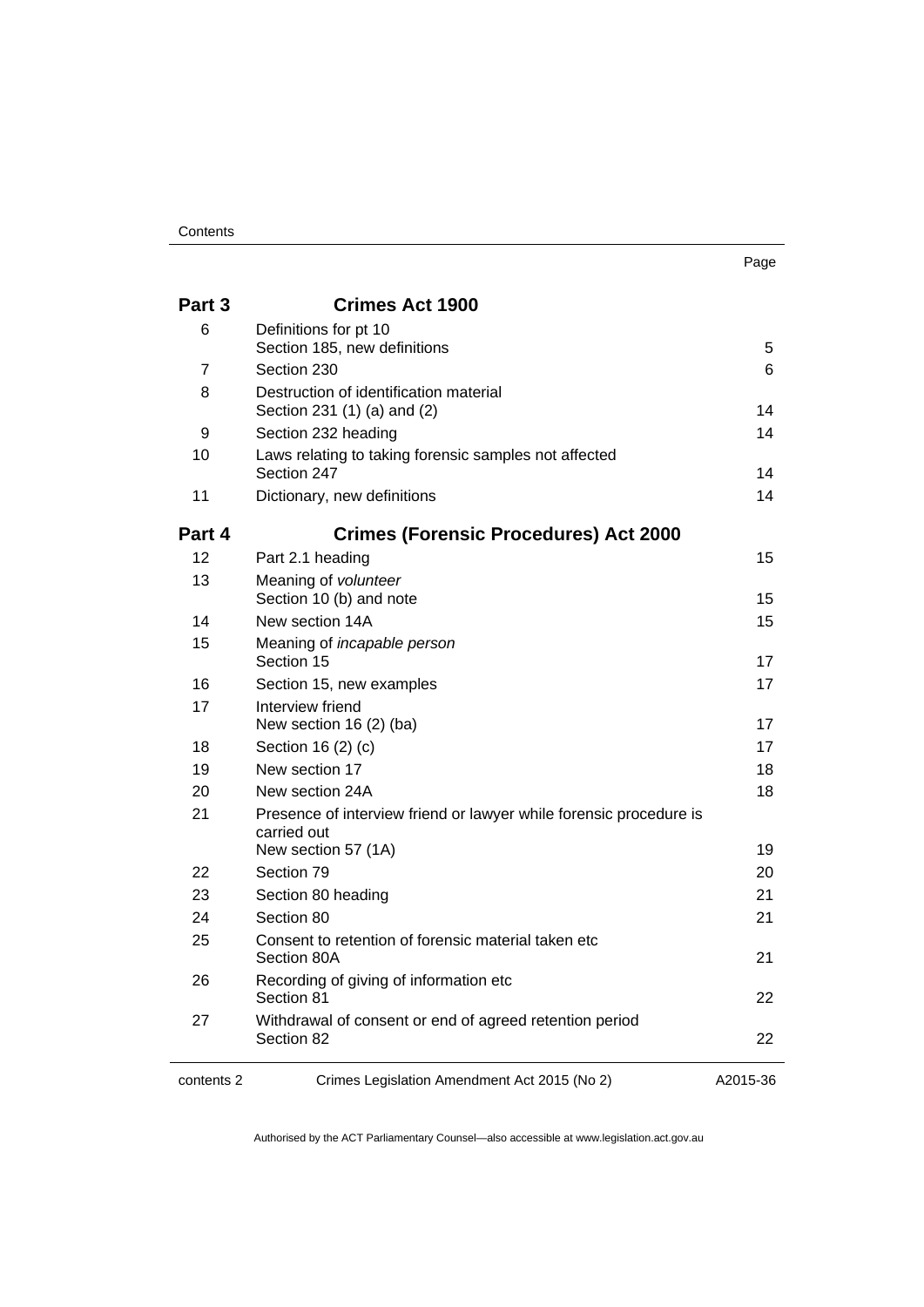| . .<br>× | I<br>۰.<br>× |
|----------|--------------|

| Circumstances in which magistrate may order carrying out of forensic<br>procedure on child or incapable person |                        |
|----------------------------------------------------------------------------------------------------------------|------------------------|
| Section 83 (1)                                                                                                 | 22                     |
| Section 83 (2) (d), note                                                                                       | 23                     |
| Section 83 (2) (e)                                                                                             | 23                     |
| Retention of forensic material etc by order of magistrate<br>Section 84                                        | 23                     |
| Definitions-Act<br>Section 94, definition of volunteers (unlimited purposes) index                             | 24                     |
| Section 94, definition of volunteers (unlimited purposes) index                                                | 24                     |
| Dictionary, note 2                                                                                             | 24                     |
| Dictionary, new definition of close associate                                                                  | 24                     |
| Dictionary, definition of forensic order, paragraph (d)                                                        | 25                     |
| Dictionary, definition of <i>informed consent</i> , paragraph (c)                                              | 25                     |
| <b>Crimes (Sentencing) Regulation 2006</b>                                                                     |                        |
| Section 1A                                                                                                     | 26                     |
| <b>Magistrates Court (Security Industry</b><br><b>Infringement Notices) Regulation 2003</b>                    |                        |
| Contents of infringement notices-identifying authorised person<br>Section 10 (a) and (b)                       | 27                     |
| Contents of reminder notices—identifying authorised person                                                     | 27                     |
| Section 12                                                                                                     | 28                     |
|                                                                                                                | Section 11 (a) and (b) |

A2015-36

Crimes Legislation Amendment Act 2015 (No 2)

contents 3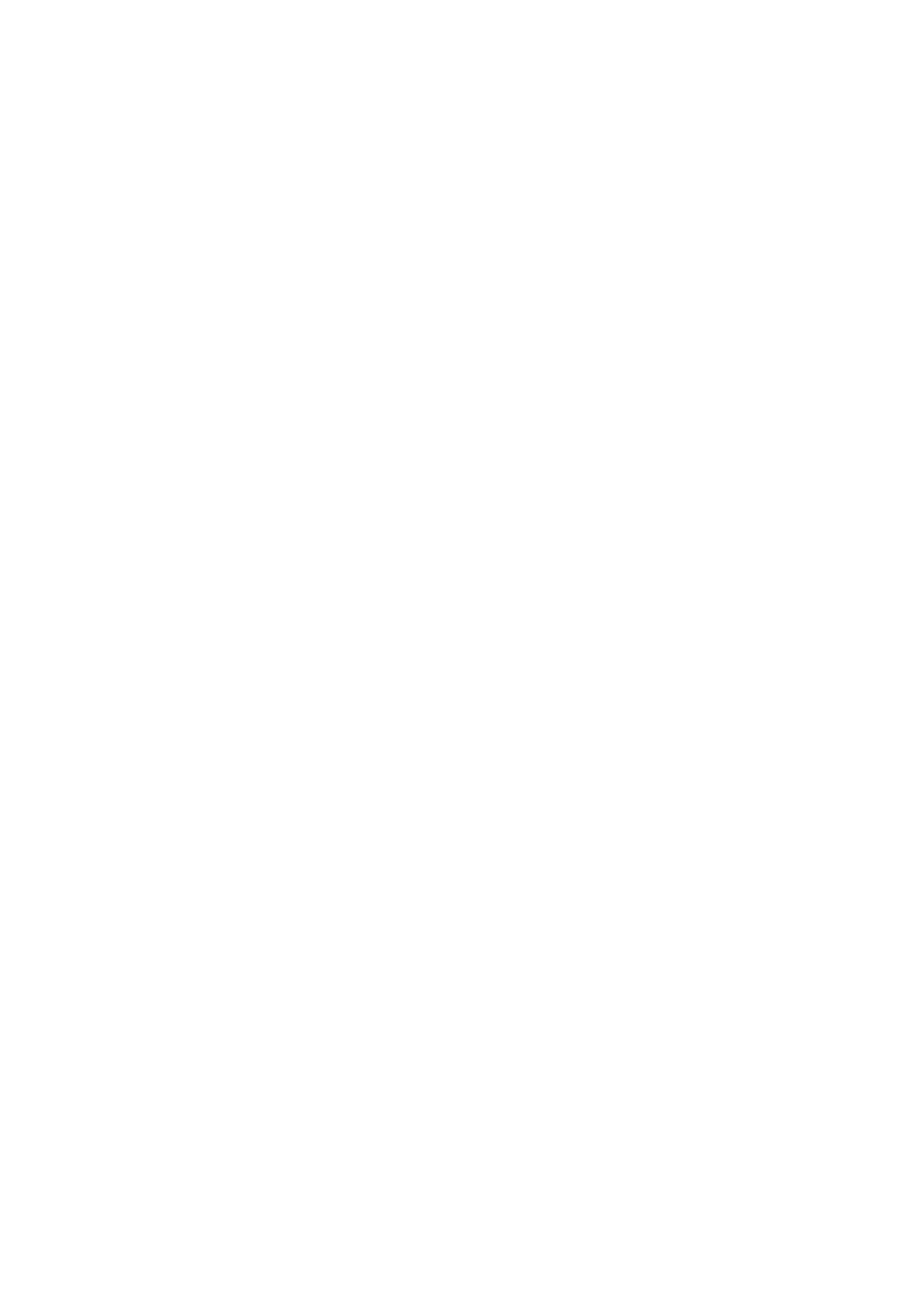

# **Crimes Legislation Amendment Act 2015 (No 2)**

**A2015-36** 

l

An Act to amend legislation about crimes, and for other purposes

The Legislative Assembly for the Australian Capital Territory enacts as follows:

J2014-636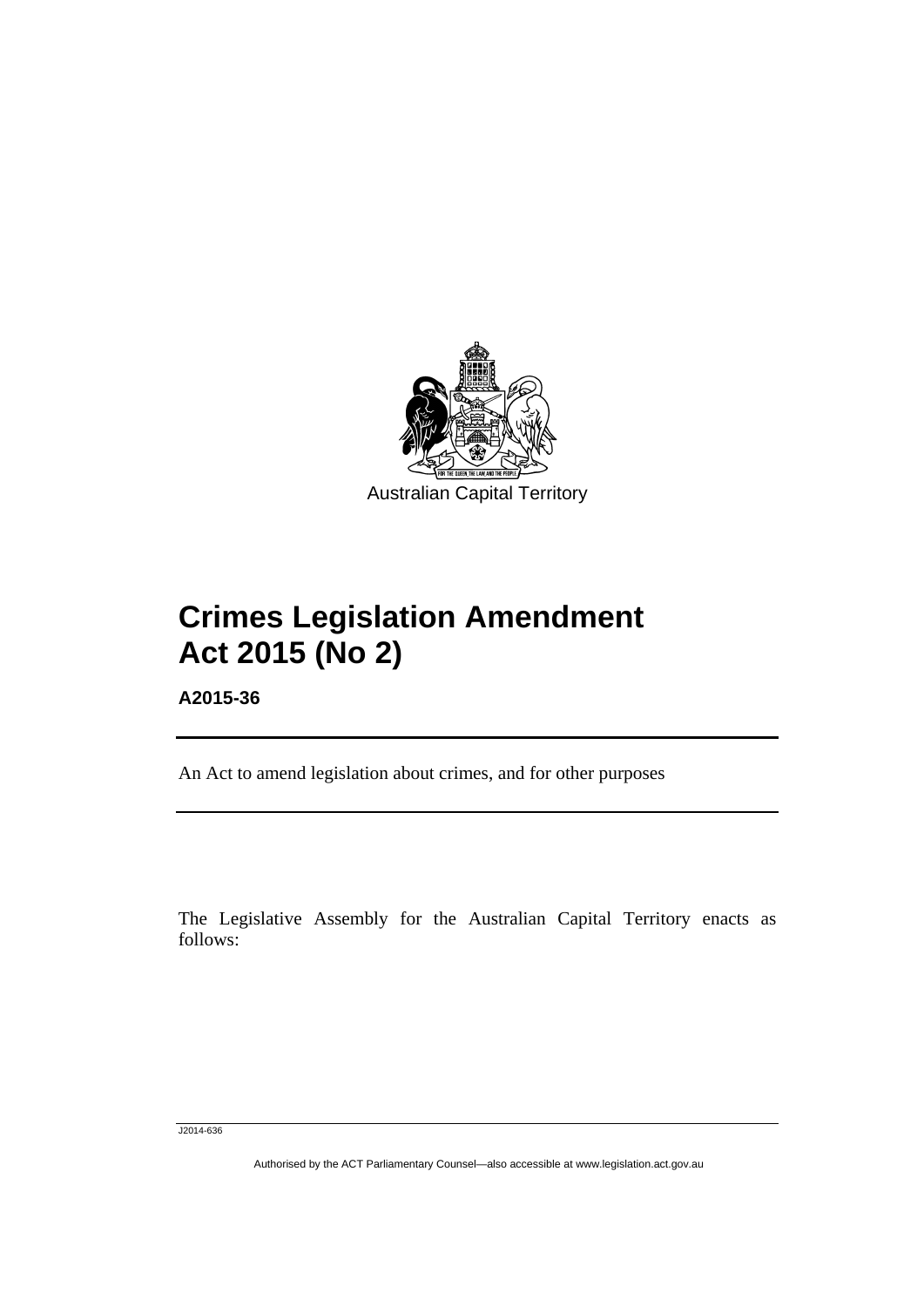#### Part 1 **Preliminary**

Section 1

## <span id="page-5-0"></span>**Part 1** Preliminary

#### <span id="page-5-1"></span>**1 Name of Act**

This Act is the *Crimes Legislation Amendment Act 2015 (No 2)*.

#### <span id="page-5-2"></span>**2 Commencement**

This Act commences on the day after its notification day.

*Note* The naming and commencement provisions automatically commence on the notification day (see [Legislation Act,](http://www.legislation.act.gov.au/a/2001-14) s 75 (1)).

## <span id="page-5-3"></span>**3 Legislation amended**

This Act amends the following legislation:

- *[Bail Act 1992](http://www.legislation.act.gov.au/a/1992-8)*
- *[Crimes Act 1900](http://www.legislation.act.gov.au/a/1900-40)*
- *[Crimes \(Forensic Procedures\) Act 2000](http://www.legislation.act.gov.au/a/2000-61)*
- *[Crimes \(Sentencing\) Regulation 2006](http://www.legislation.act.gov.au/sl/2006-22)*
- *[Magistrates Court \(Security Industry Infringement Notices\)](http://www.legislation.act.gov.au/sl/2003-29)  [Regulation 2003](http://www.legislation.act.gov.au/sl/2003-29)*.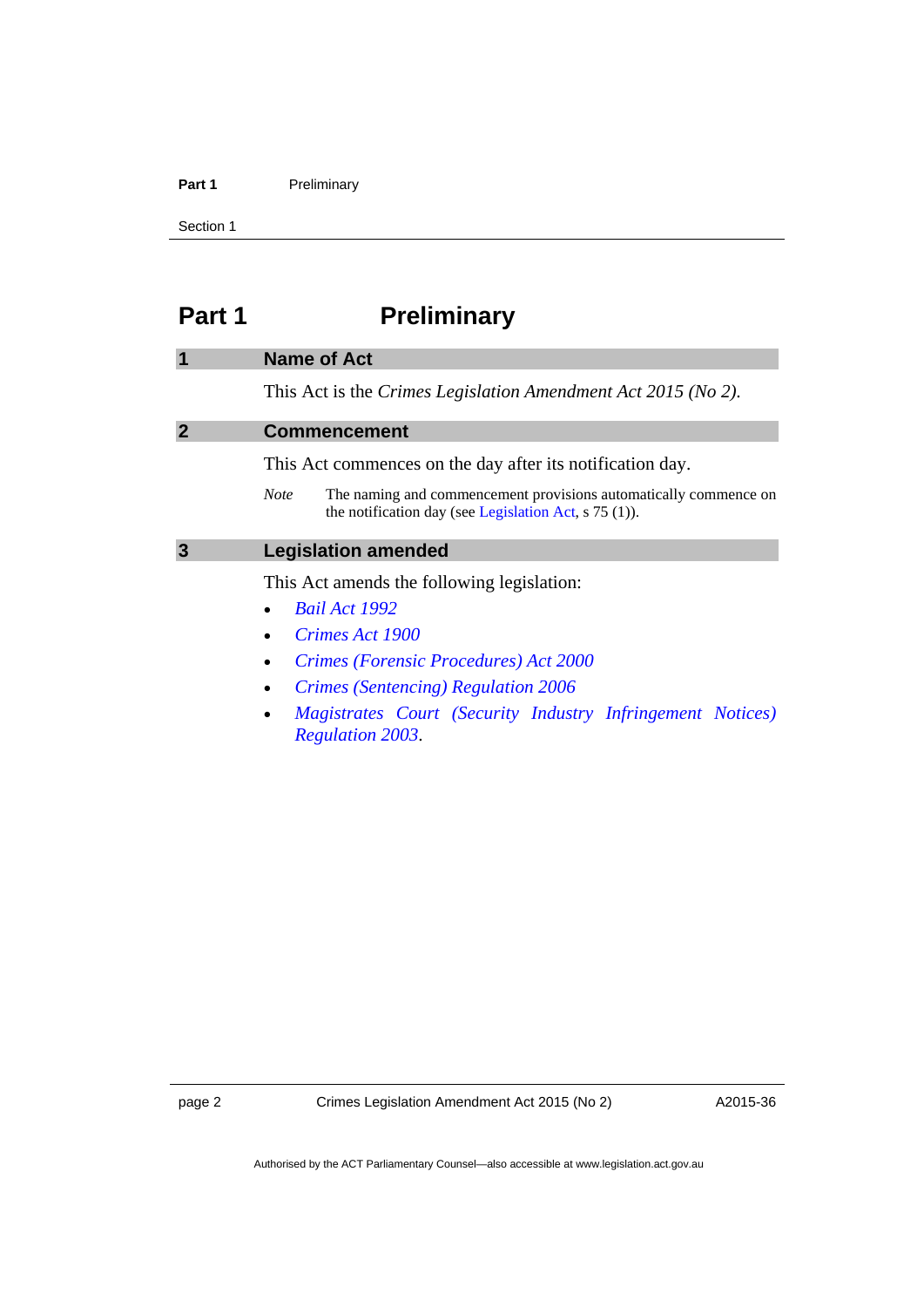## <span id="page-6-0"></span>**Part 2 Bail Act 1992**

## <span id="page-6-1"></span>**4 Offences against Customs Act 1901 (Cwlth) Schedule 1, part 1.5, item 3**

*omit* 

## <span id="page-6-2"></span>**5 Schedule 1, new part 1.6**

*insert* 

## **Part 1.6 Offences against Criminal Code (Cwlth)**

| column 1 | column <sub>2</sub> | column 3                                                                                                                                              |
|----------|---------------------|-------------------------------------------------------------------------------------------------------------------------------------------------------|
| item     | provision           | description of offence                                                                                                                                |
| 1        | 307.1               | importing and exporting commercial quantities of<br>border controlled drugs or border controlled plants                                               |
| 2        | 307.2               | importing and exporting marketable quantities of<br>border controlled drugs or border controlled plants                                               |
| 3        | 307.3               | importing and exporting border controlled drugs or<br>border controlled plants                                                                        |
| 4        | 307.5               | possessing commercial quantities of unlawfully<br>imported border controlled drugs or border controlled<br>plants                                     |
| 5        | 307.6               | possessing marketable quantities of unlawfully<br>imported border controlled drugs or border controlled<br>plants                                     |
| 6        | 307.8               | possessing commercial quantities of border controlled<br>drugs or border controlled plants reasonably suspected<br>of having been unlawfully imported |
| 7        | 307.9               | possessing marketable quantities of border controlled<br>drugs or border controlled plants reasonably suspected<br>of having been unlawfully imported |

A2015-36

Crimes Legislation Amendment Act 2015 (No 2)

page 3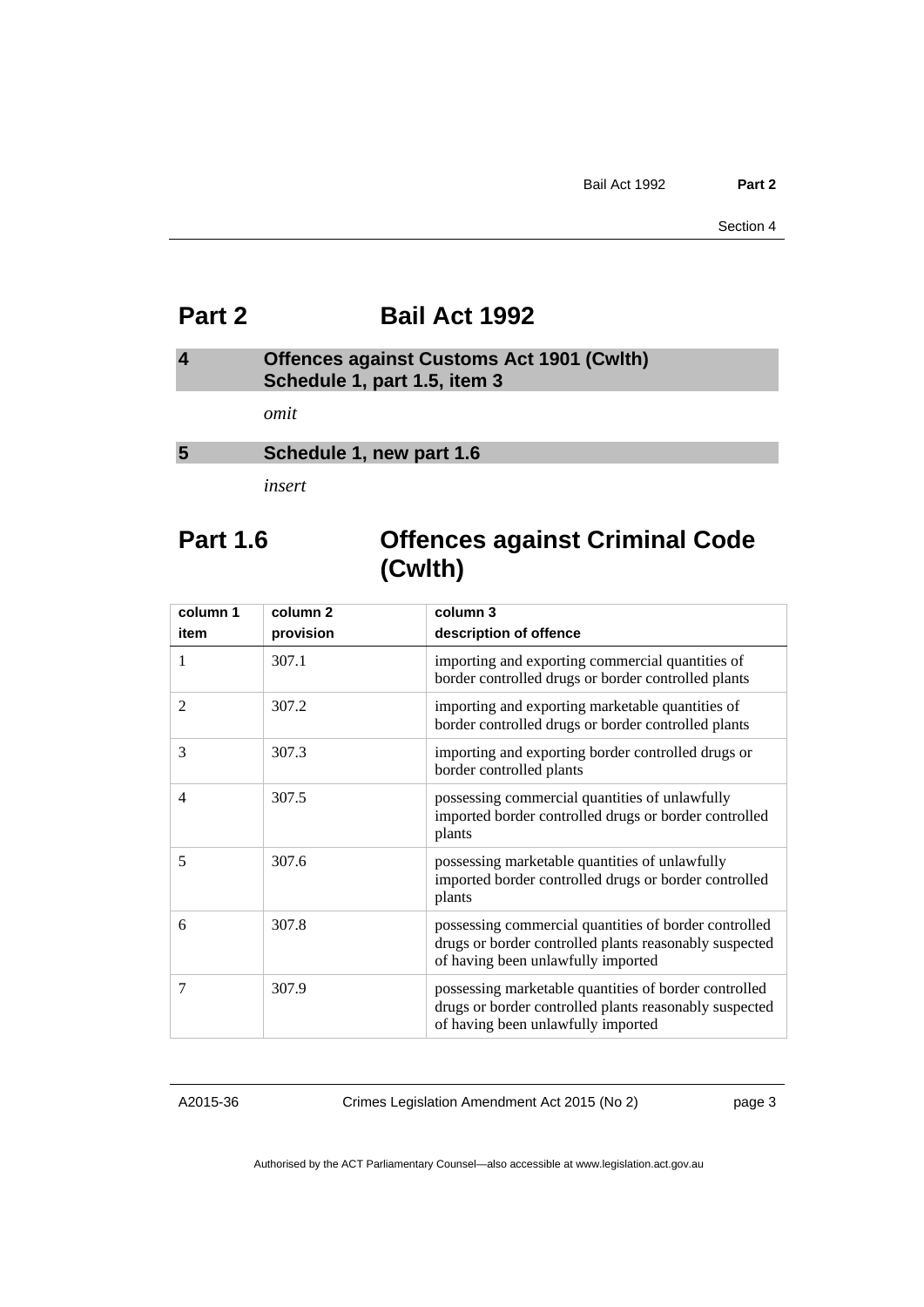#### Part 2 **Bail Act 1992**

Section 5

| column 1<br>item | column 2<br>provision | column 3<br>description of offence                                               |
|------------------|-----------------------|----------------------------------------------------------------------------------|
|                  | 307.11                | importing and exporting commercial quantities of<br>border controlled precursors |
|                  | 307.12                | importing and exporting marketable quantities of<br>border controlled precursors |
| 10               | 307.13                | importing and exporting border controlled precursors                             |

page 4 Crimes Legislation Amendment Act 2015 (No 2)

A2015-36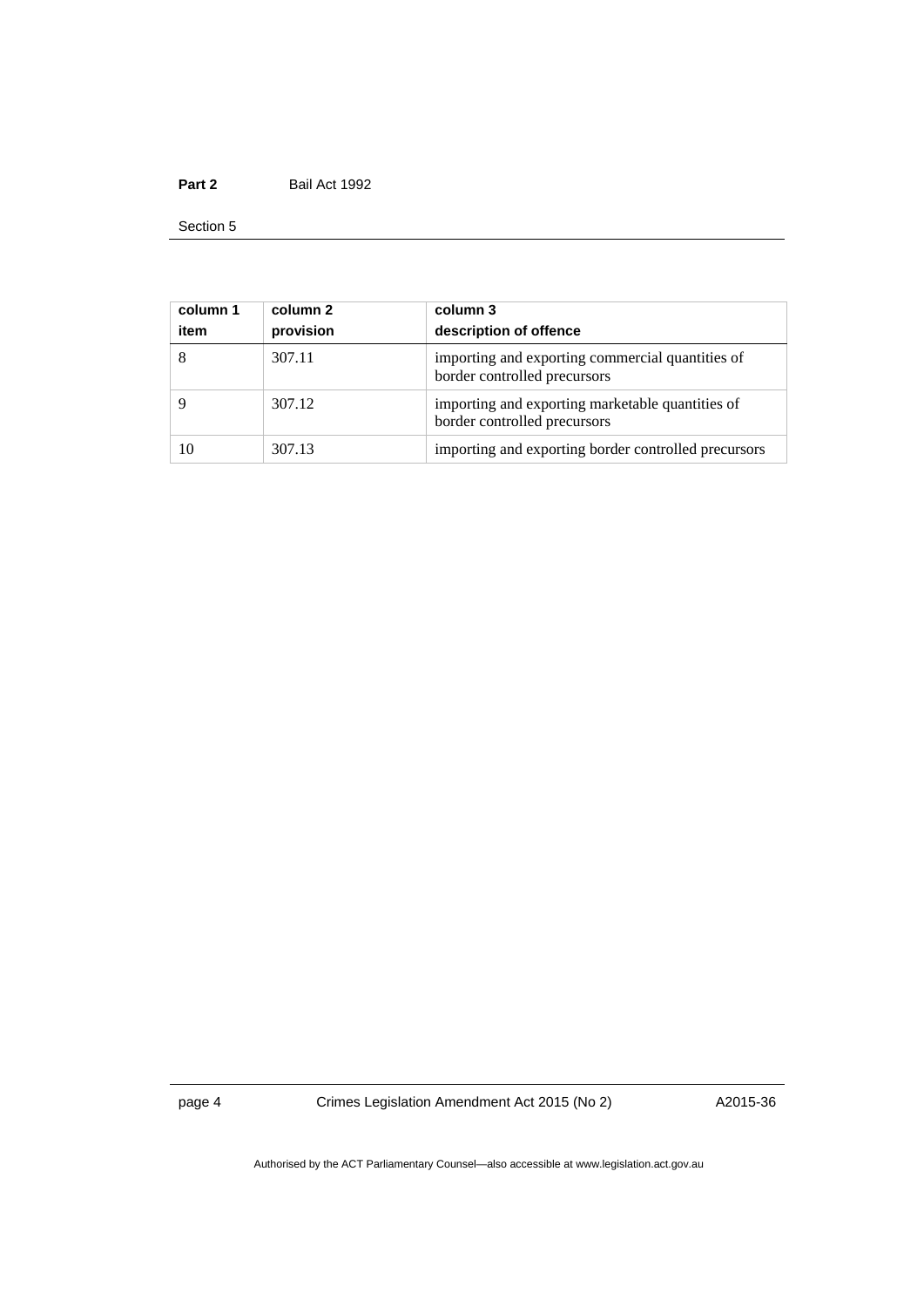## <span id="page-8-0"></span>**Part 3 Crimes Act 1900**

## <span id="page-8-1"></span>**6 Definitions for pt 10 Section 185, new definitions**

#### *insert*

*identification material*, in relation to a person—

- (a) means—
	- (i) a print of the person's hands, fingers, feet or toes; or
	- (ii) a recording of the person's voice; or
	- (iii) a sample of the person's handwriting; or
	- (iv) a photograph (including a video recording) of the person; but
- (b) does not include a video recording for the purposes of a caution given to a person or a record of interview with the person.
	- *Note* Words in the singular number include the plural (see Legislation [Act,](http://www.legislation.act.gov.au/a/2001-14) s 145 (b)).

*impaired state*, for a person, includes a state in which the person has difficulty communicating, or understanding the person's immediate circumstances, or making informed decisions.

#### **Examples**

- 1 a person who has a physical disability that prevents the person from speaking or writing
- 2 a person who is sedated
- 3 a person who is affected by drugs or alcohol
- *Note* An example is part of the Act, is not exhaustive and may extend, but does not limit, the meaning of the provision in which it appears (see [Legislation Act,](http://www.legislation.act.gov.au/a/2001-14) s 126 and s 132).

*take*, identification material, includes requesting another person to take the material.

A2015-36

Crimes Legislation Amendment Act 2015 (No 2)

page 5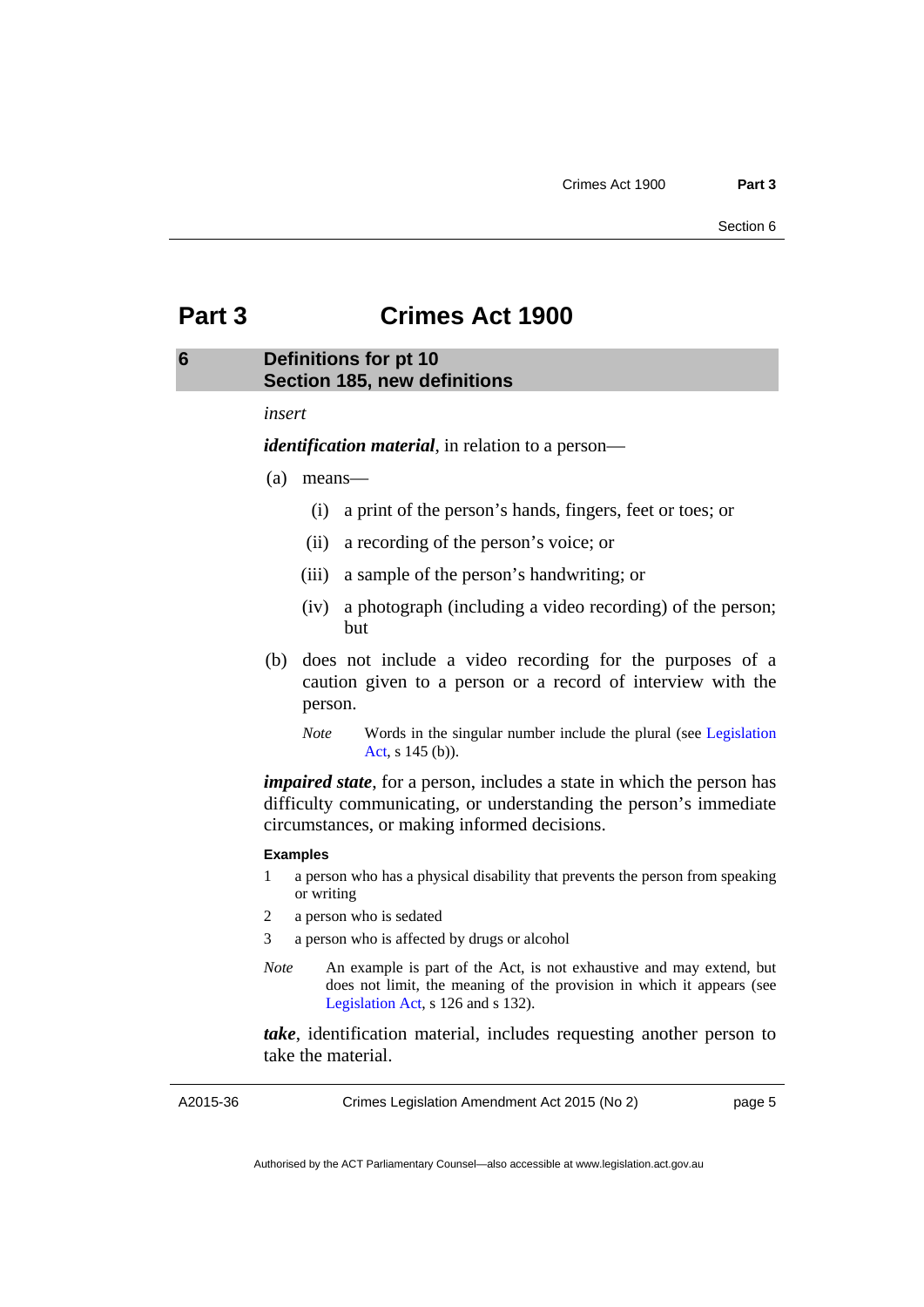#### **Part 3** Crimes Act 1900

Section 7

#### <span id="page-9-0"></span>**7 Section 230**

*substitute* 

## **230 Identification material—person at least 18 years old**

- (1) A police officer may take identification material from a person who is at least 18 years old, not in police custody for an offence, and not in an impaired state, only if the person consents in writing.
- (2) A police officer may take identification material from a person who is at least 18 years old, not in police custody for an offence, and in an impaired state, only if—
	- (a) a magistrate orders that the material be taken from the person; and
	- (b) the material is taken—
		- (i) with a parent or guardian, or the domestic partner, of the person present if—
			- (A) it is practicable for a parent or guardian, or the domestic partner, of the person to be present; and
			- (B) the person does not object to the parent, guardian or domestic partner being present; or
		- (ii) if it is not practicable for, or the person objects to, the parent, guardian or domestic partner of the person being present when the material is taken—with another person present (other than a police officer) who is capable of representing the interests of the person and who, as far as practicable in the circumstances, is acceptable to the person.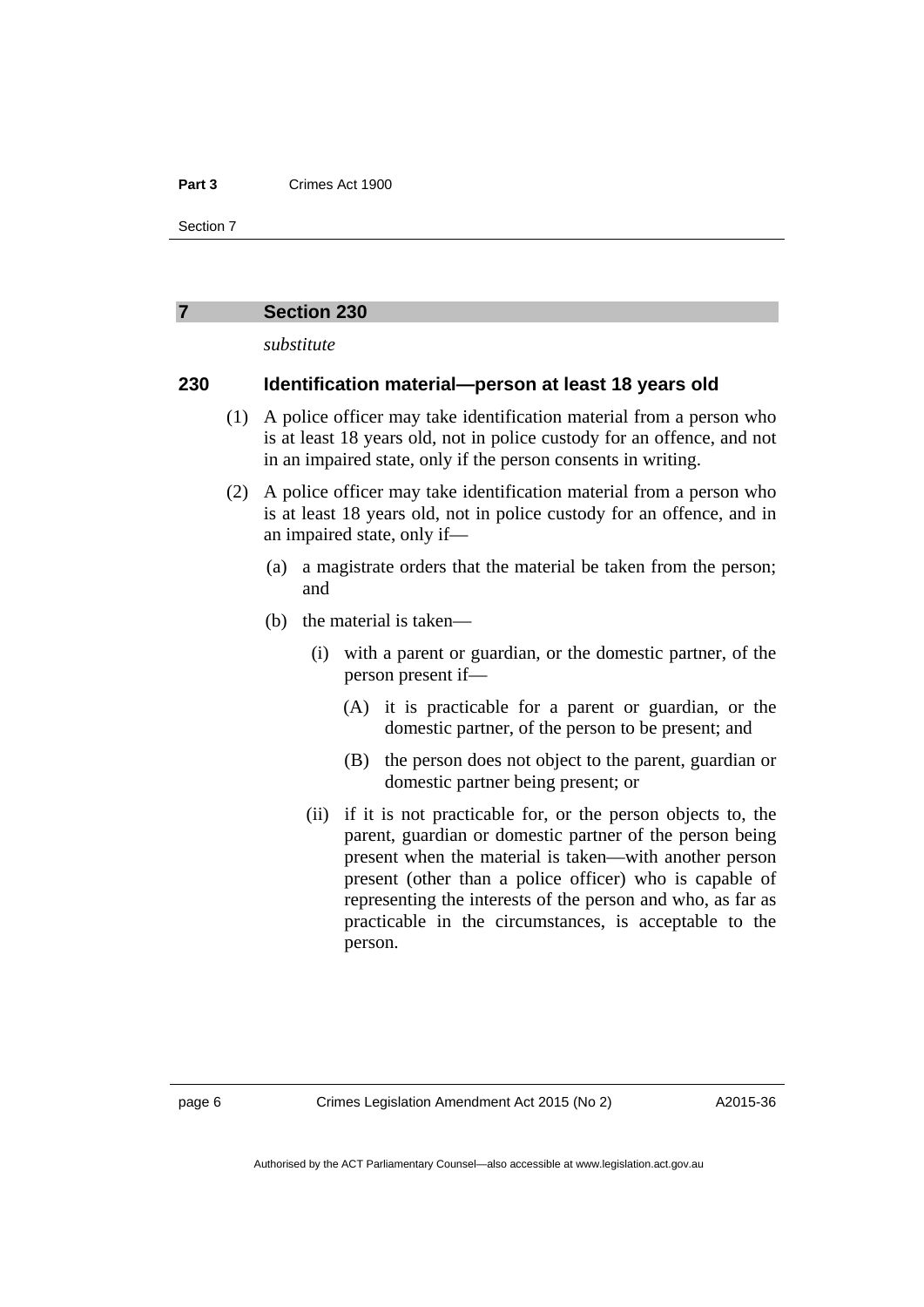- (3) A police officer may take identification material from a person who is at least 18 years old and in police custody for an offence only if—
	- (a) the officer is an officer of or above the rank of sergeant, or is the officer in charge of a police station at which the person is in custody; and
	- (b) any of the following apply:
		- (i) if the person is not in an impaired state—the person consents, in writing, to the material being taken;
		- (ii) the material is limited to a print of the person's fingers or a photograph of the person (or both);
		- (iii) either—
			- (A) the officer believes on reasonable grounds that taking the material is necessary to identify the person, or identify the person as having committed the offence for which the person is in police custody; or
			- (B) the officer suspects on reasonable grounds that the person has committed another offence and that the material is likely to identify the person as having committed the other offence.
	- *Note* Words in the singular number include the plural (see [Legislation Act,](http://www.legislation.act.gov.au/a/2001-14) s 145 (b)).
- (4) A police officer (the *applicant*) may apply to a magistrate for an order allowing identification material to be taken from a person under subsection (2) if either of the following apply (the *grounds for the application*):
	- (a) the applicant believes on reasonable grounds that taking the material is necessary to identify the person;

A2015-36

page 7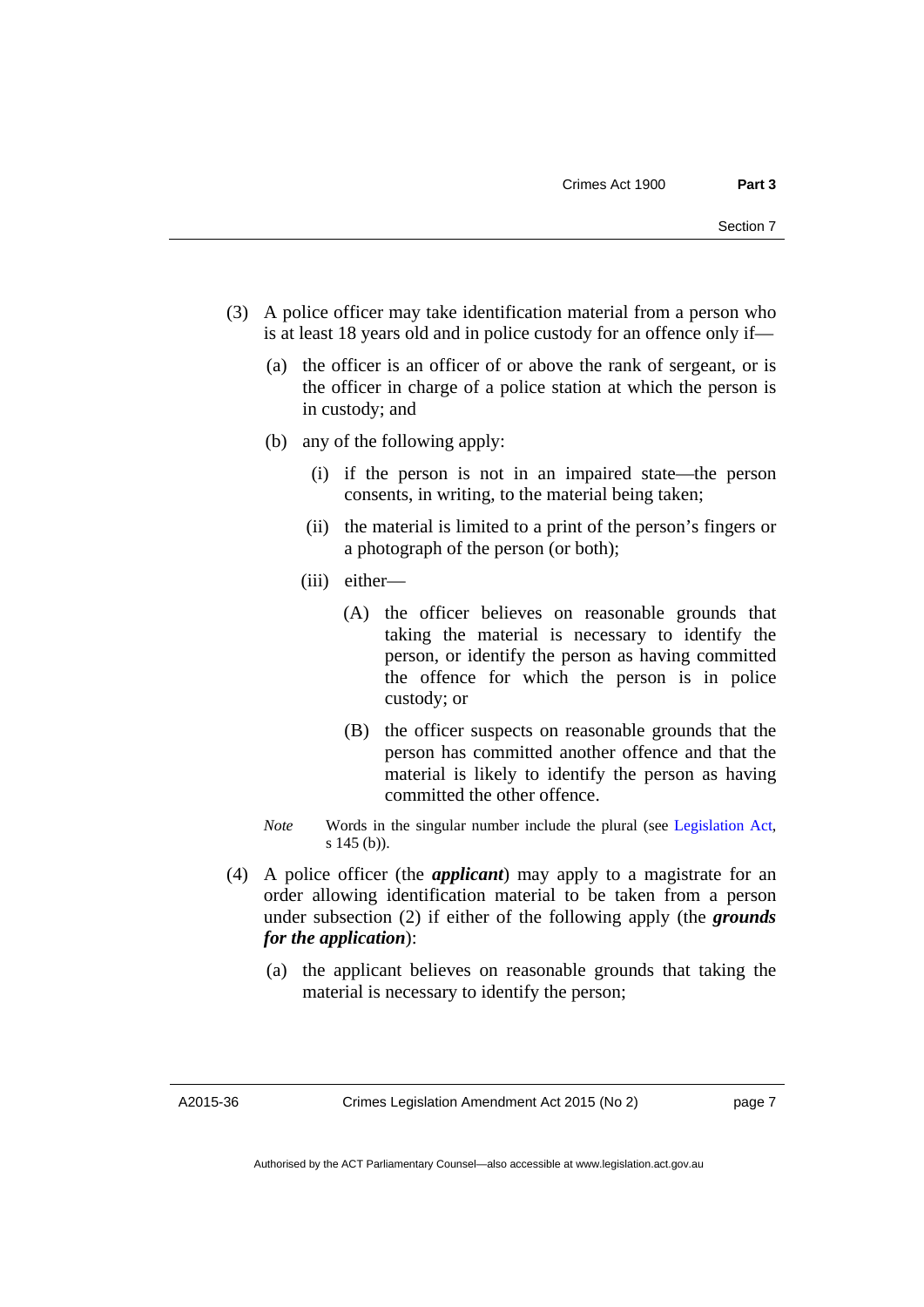- (b) the applicant suspects on reasonable grounds that taking the material is necessary to identify the person as having committed a stated offence.
- (5) The application must be made—
	- (a) in person; or
	- (b) if it is not practicable for the applicant to make the application in person—by telephone, fax, email or any other means of communication.
- (6) The application must—
	- (a) be in writing; and
	- (b) be sworn on oath; and
		- *Note Oath* includes affirmation and *swear* an oath includes make an affirmation (see [Legislation Act](http://www.legislation.act.gov.au/a/2001-14), dict, pt 1).
	- (c) state—
		- (i) the name, age and home address of the person from whom identification material would be taken (if known); and
		- (ii) the material that would be taken; and
		- (iii) the facts in support of the application; and
		- (iv) the grounds for the application; and
		- (v) the nature of the person's impairment; and
		- (vi) any other information requested by the magistrate; and
	- (d) include any other information prescribed by regulation.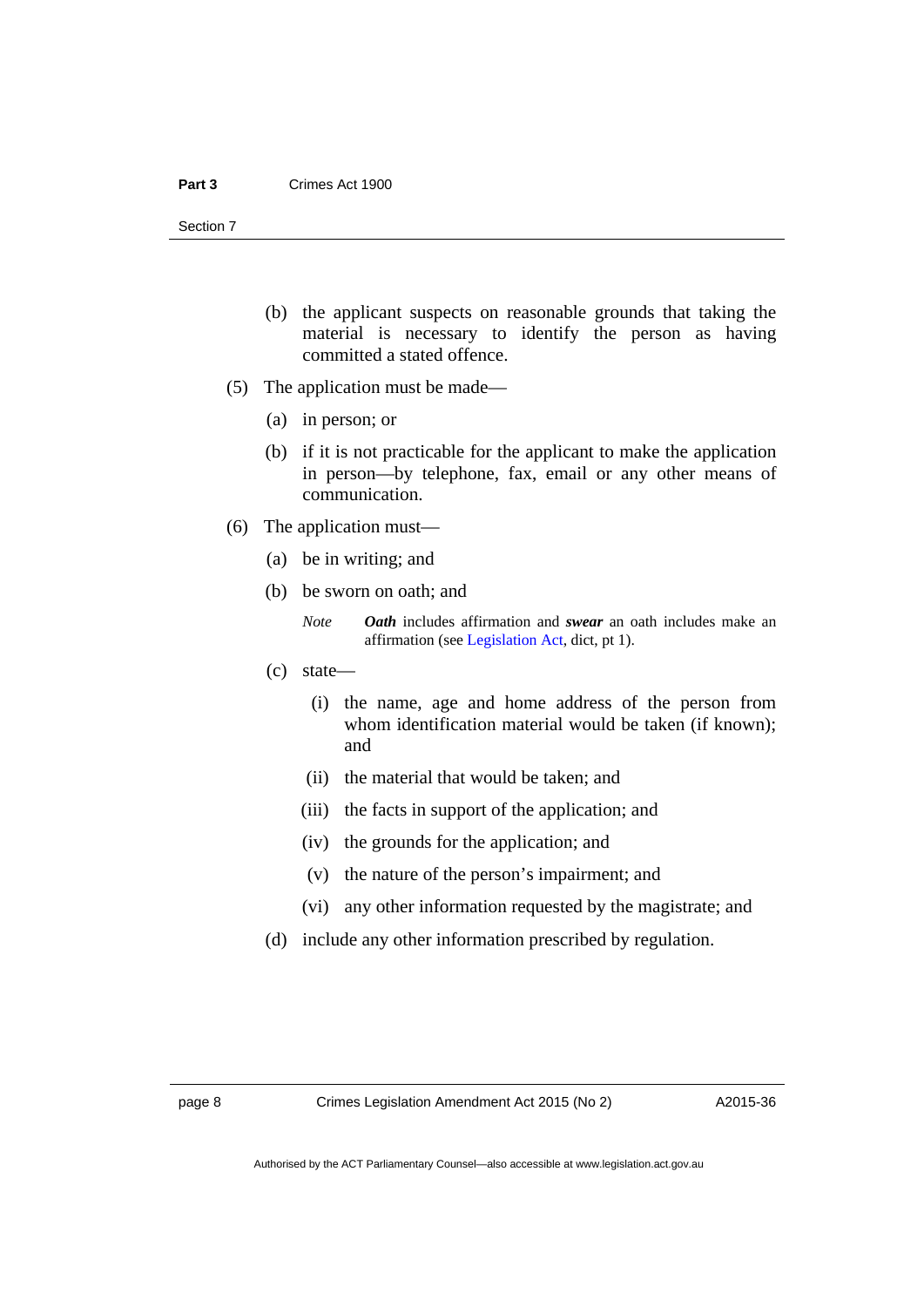- (7) A magistrate must not make an order allowing identification material to be taken from a person under this section unless the magistrate is satisfied that the information is reasonably necessary to identify the person, or identify the person as having committed the stated offence.
- (8) A police officer may use force that is necessary and reasonable in the circumstances to take identification material from a person under this section.
- (9) If a police officer is required to use force to take identification material from a person under this section (the *forceful taking*), the police officer must ensure that the forceful taking is recorded by a video recording.

## **230A Identification material—person under 18 years old**

- (1) A police officer may take identification material from a person who is under 18 years old and not in police custody for an offence, or under 16 years old and in police custody for an offence, only if a magistrate orders that the material may be taken from the person.
- (2) A police officer may take identification material from a person who is at least 16 years old but under 18 years old, and in police custody for an offence, only if—
	- (a) the officer is an officer of or above the rank of sergeant, or is the officer in charge of a police station at which the person is in custody; and
	- (b) the offence was allegedly committed by the person at a time when the person was at least 16 years old; and
	- (c) either—
		- (i) the officer believes on reasonable grounds that taking the material is necessary to identify the person, or identify the person as having committed the offence for which the person is in police custody; or

A2015-36

Crimes Legislation Amendment Act 2015 (No 2)

page 9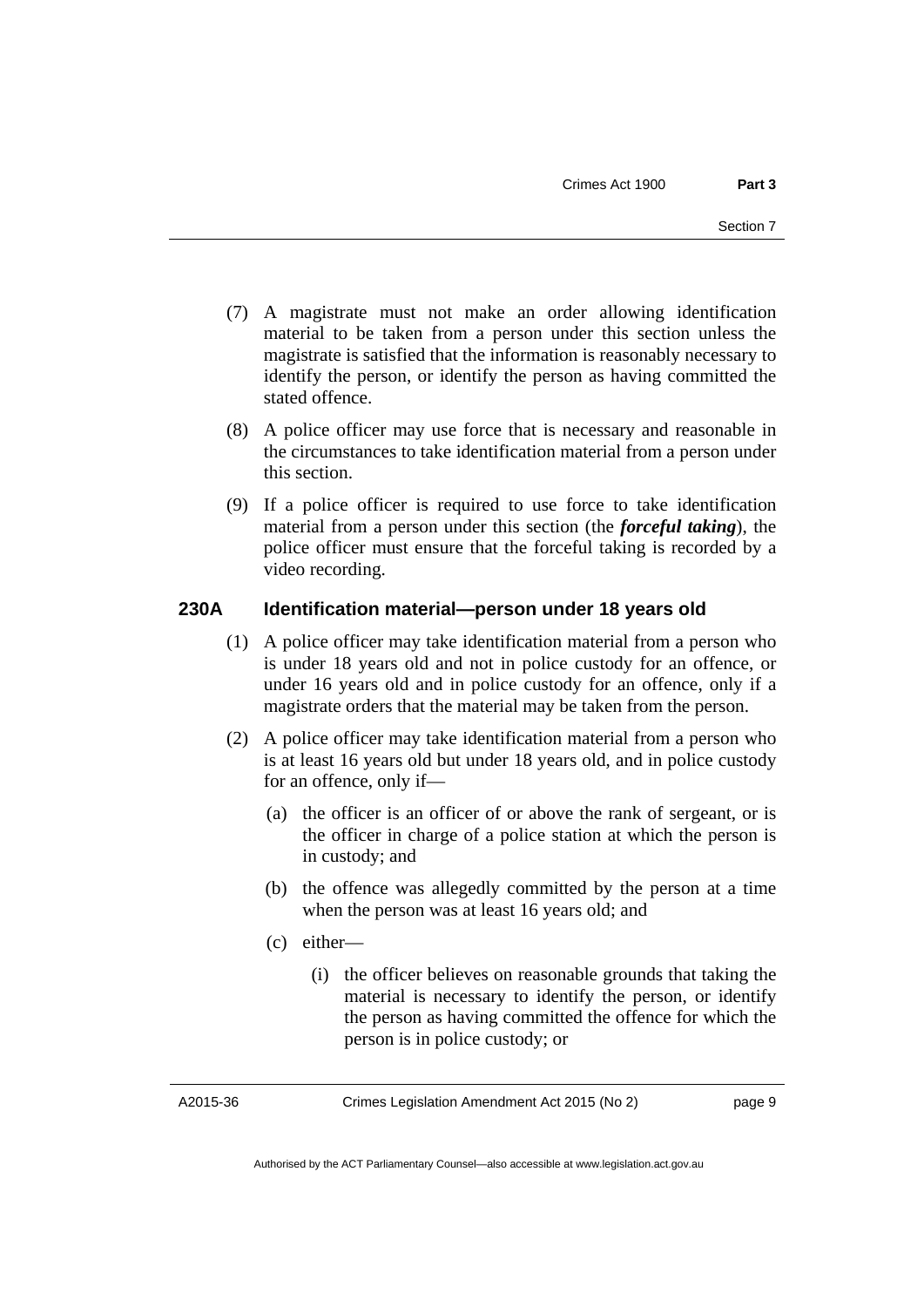- (ii) the officer suspects on reasonable grounds that the person has committed another offence and that the material is likely to identify the person as having committed the other offence; and
- (d) either—
	- (i) the person is not in an impaired state; or
	- (ii) if the person is in an impaired state—a magistrate orders that the material may be taken from the person.
- (3) Before taking identification material from a person who is not in an impaired state, a police officer must tell the person—
	- (a) that the information is about to be taken from the person in accordance with this section; and
	- (b) if the material is being taken for the purpose of identifying the person—that the material is being taken to identify the person; and
	- (c) if the material is being taken for the purpose of identifying the person as having committed an offence—
		- (i) the offence allegedly committed by the person; and
		- (ii) that the identification material may be used in evidence in proceedings in relation to the offence; and
	- (d) if subsection (1) applies—whether a magistrate has ordered that the material may be taken.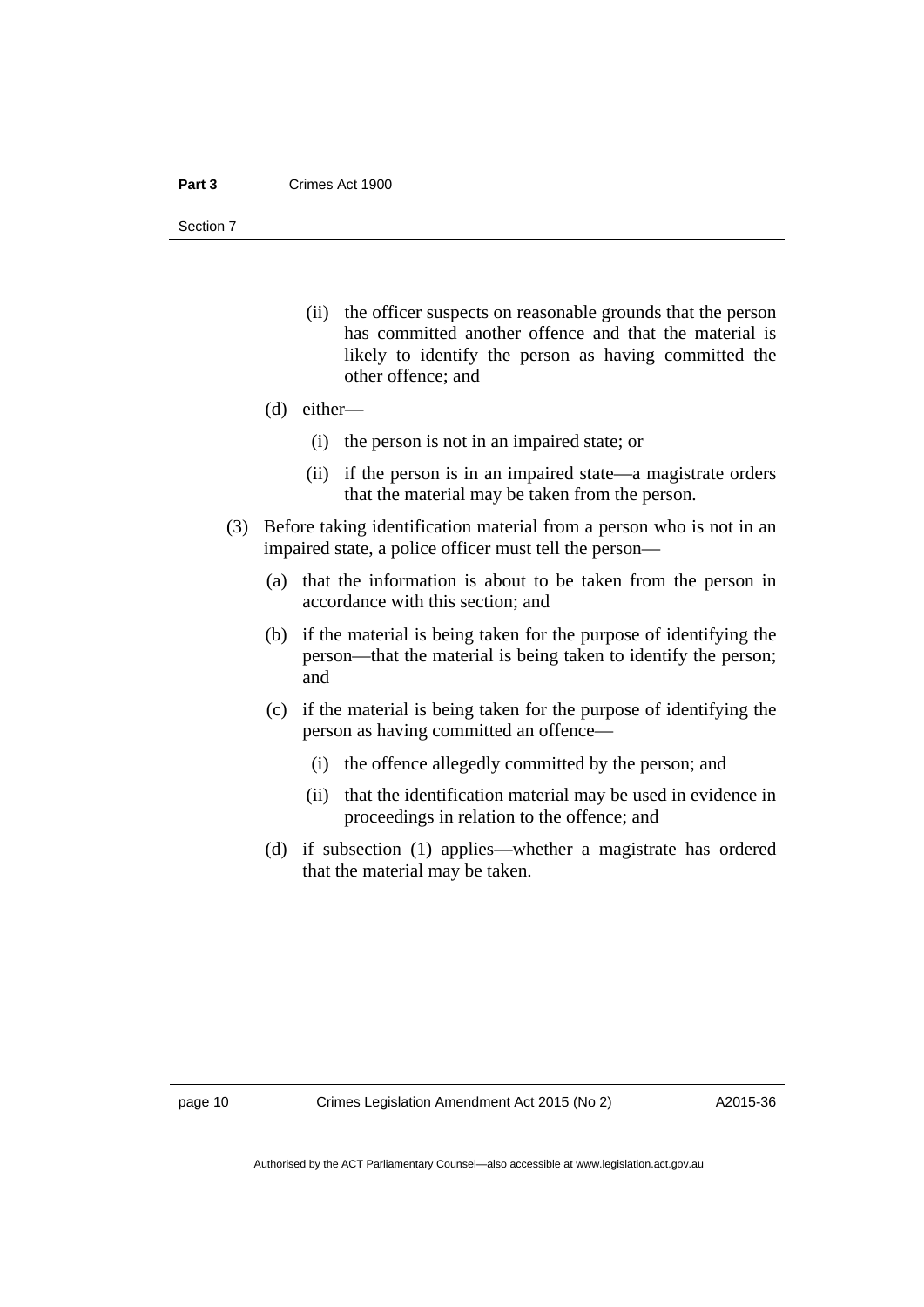- (4) A police officer (the *applicant*) may apply to a magistrate for an order allowing identification material to be taken from a person under 18 years old if any of the following apply (the *grounds for the application*):
	- (a) if the person is in police custody—
		- (i) the applicant believes on reasonable grounds that taking the material is necessary to identify the person, or identify the person as having committed the offence for which the person is in police custody; or
		- (ii) the applicant suspects on reasonable grounds that the person has committed another offence and that the material is likely to identify the person as having committed the other offence;
	- (b) if the person is not in police custody—
		- (i) the applicant believes on reasonable grounds that taking the material is necessary to identify the person; or
		- (ii) the applicant suspects on reasonable grounds that taking the material is necessary to identify the person as having committed a stated offence.
- (5) The application must be made—
	- (a) in person; or
	- (b) if it is not practicable for the applicant to make the application in person—by telephone, fax, email or any other means of communication.
- (6) The application must—
	- (a) be in writing; and
	- (b) be sworn on oath; and
		- *Note Oath* includes affirmation and *swear* an oath includes make an affirmation (see [Legislation Act](http://www.legislation.act.gov.au/a/2001-14), dict, pt 1).

A2015-36

Crimes Legislation Amendment Act 2015 (No 2)

page 11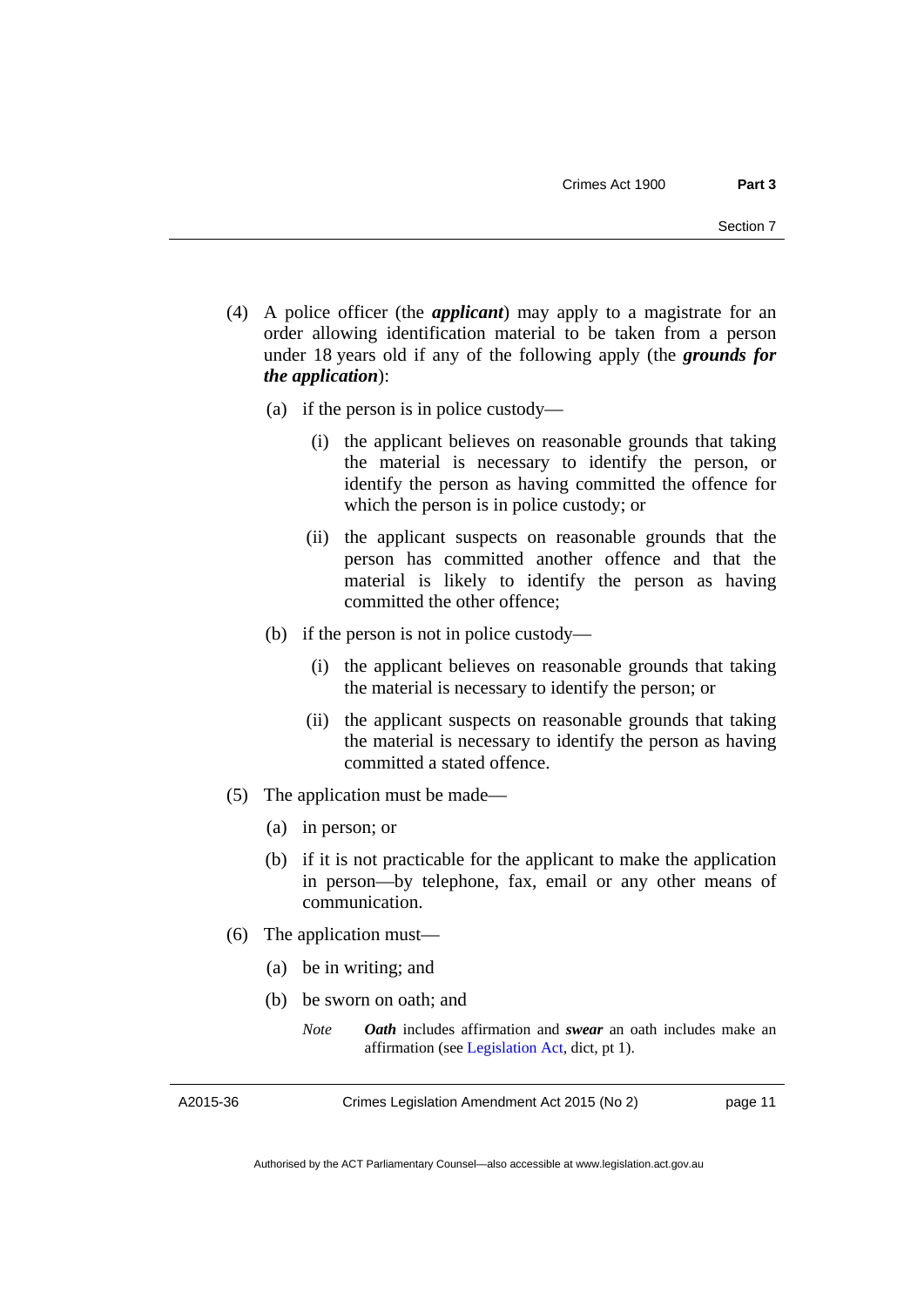- (c) state—
	- (i) the name, age and home address of the person from whom identification material would be taken (if known); and
	- (ii) the material that would be taken; and
	- (iii) the facts in support of the application; and
	- (iv) the grounds for the application; and
	- (v) if the person is in an impaired state—the nature of the person's impairment; and
	- (vi) any other information requested by the magistrate; and
- (d) include any other information prescribed by regulation.
- (7) A magistrate must not make an order allowing identification material to be taken from a person under this section unless the magistrate is satisfied that the information is reasonably necessary to identify the person, or identify the person as having committed the offence for which the person is in custody, the other offence or the stated offence.
- (8) Before giving an explanation mentioned in subsection (3) to a person, or taking identification material from a person in accordance with this section, a police officer involved with giving the explanation or taking the material must—
	- (a) allow someone with parental responsibility for the person to be present when the explanation is given or the material is taken if—
		- (i) it is practicable for a person with parental responsibility to be present; and
		- (ii) the person does not object to the person with parental responsibility being present; or

page 12 Crimes Legislation Amendment Act 2015 (No 2)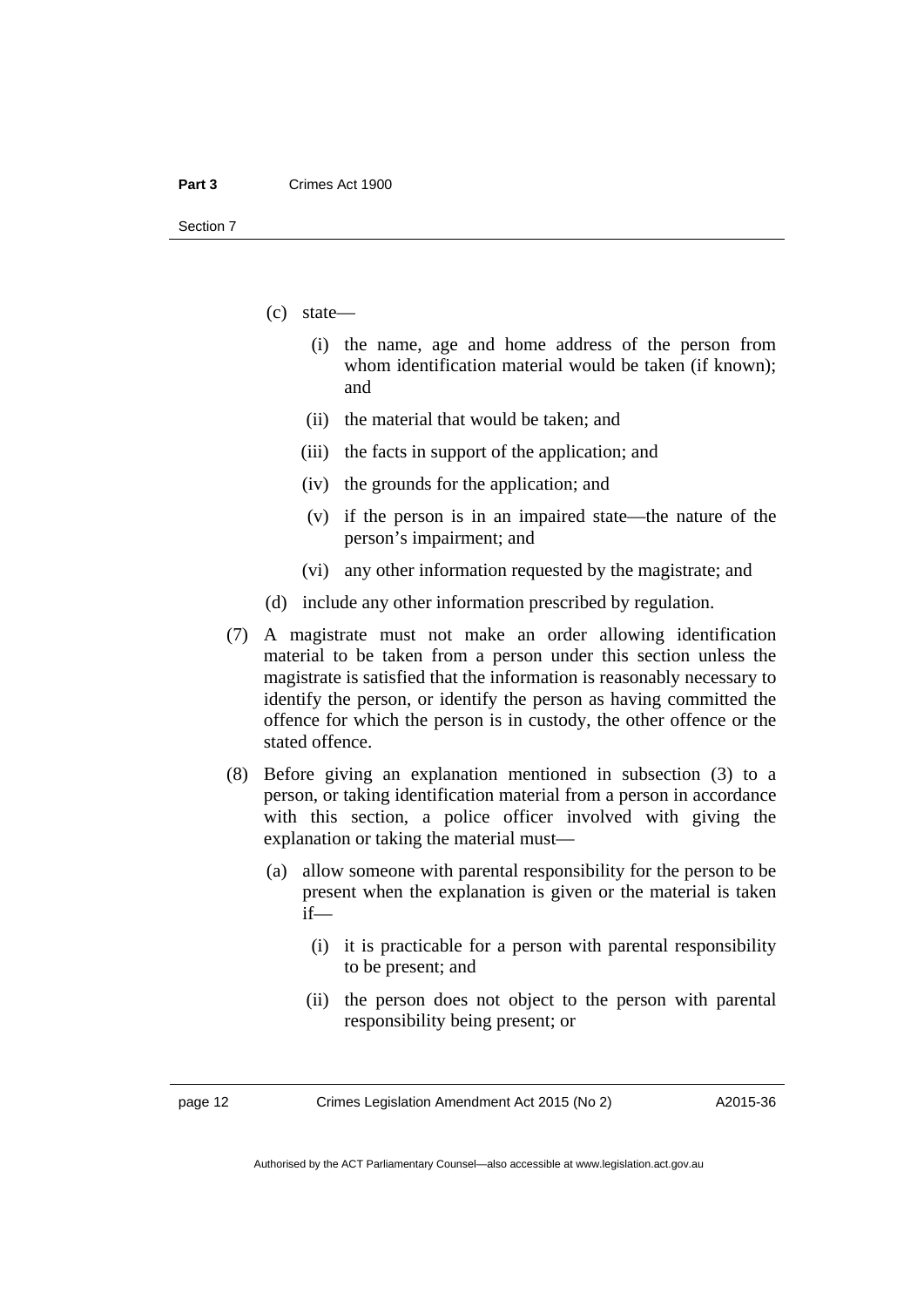- (b) if it is not practicable for, or the person objects to, someone with parental responsibility for the person being present when the explanation is given or the material is taken—
	- (i) allow an interview friend for the person to be present when the explanation is given or the material is taken; and
	- (ii) as soon as practicable after the explanation is given or the material is taken, take reasonable steps to tell someone with parental responsibility for the person about the action taken.
- (9) A police officer may use force that is necessary and reasonable in the circumstances to take identification material from a person under this section.
- (10) If a police officer is required to use force to take identification material from a person under this section (the *forceful taking*), the police officer must ensure that the forceful taking is recorded by a video recording.
- (11) In this section:

*interview friend*, for a person, means an adult chosen by, or acceptable to, the person, other than someone with parental responsibility for the person.

*parental responsibility*, for a person, means all the duties, powers, responsibilities and authority parents ordinarily have by law in relation to their children.

A2015-36

page 13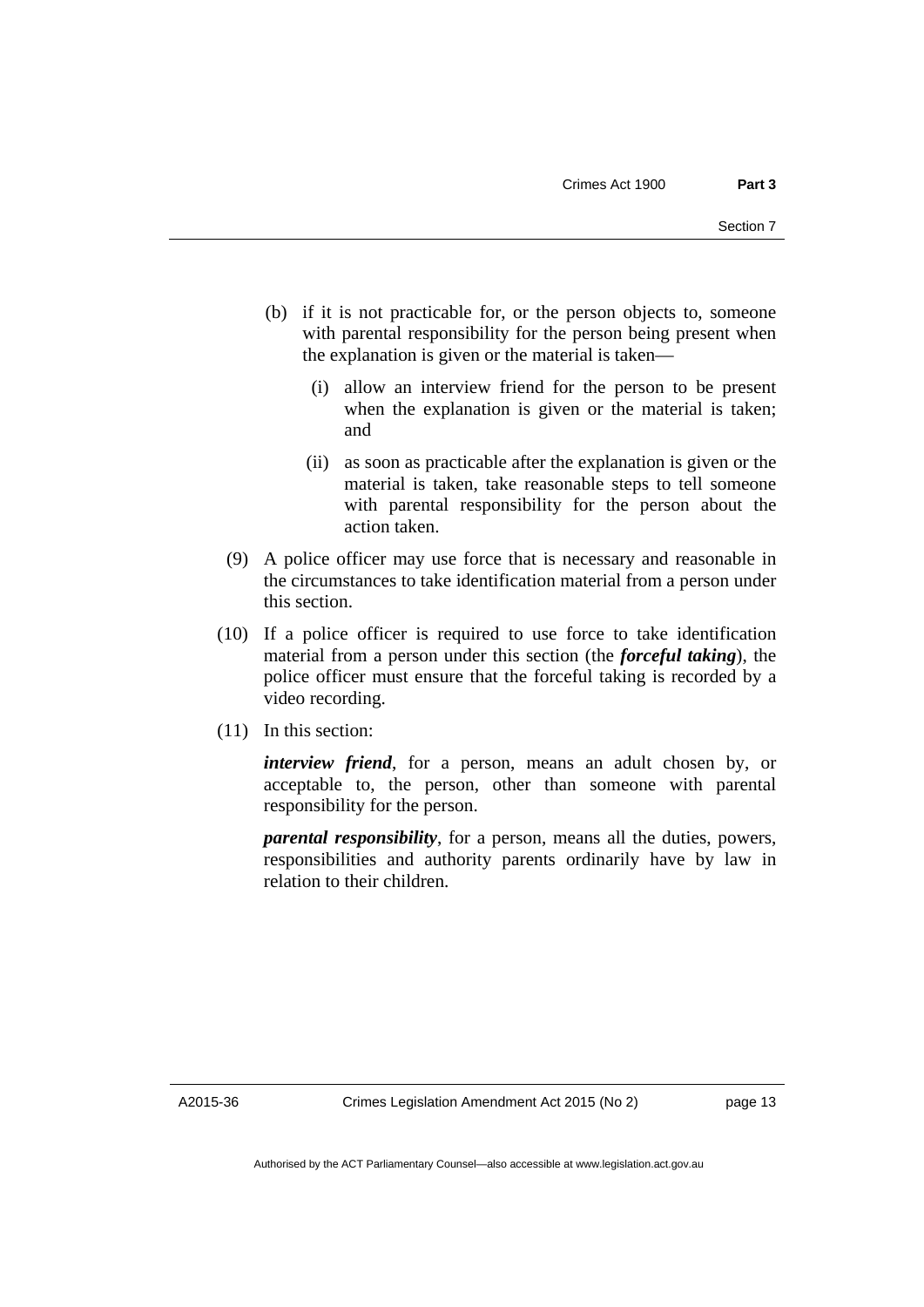#### **Part 3** Crimes Act 1900

Section 8

## <span id="page-17-0"></span>**8 Destruction of identification material Section 231 (1) (a) and (2)**

*after* 

section 230

*insert* 

or section 230A

### <span id="page-17-1"></span>**9 Section 232 heading**

*substitute* 

## **232 Offence—refusing to allow fingerprint or photo to be taken**

## <span id="page-17-2"></span>**10 Laws relating to taking forensic samples not affected Section 247**

*omit* 

as defined in section 230

## <span id="page-17-3"></span>**11 Dictionary, new definitions**

*insert* 

*identification material*, in relation to a person, for part 10 (Criminal investigation)—see section 185.

*impaired state*, for a person, for part 10 (Criminal investigation) see section 185.

*take*, identification material, for part 10 (Criminal investigation) see section 185.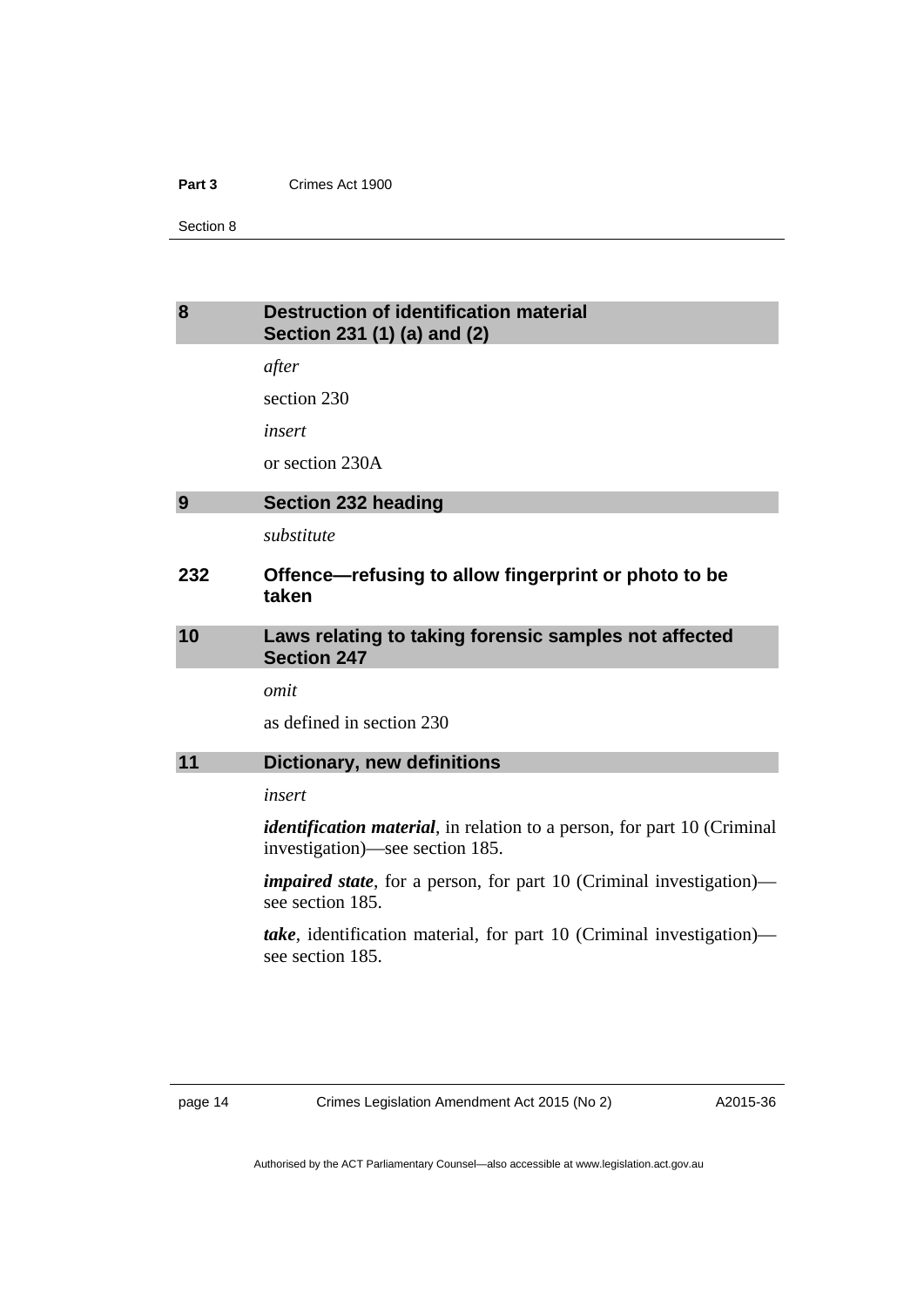## <span id="page-18-0"></span>**Part 4 Crimes (Forensic Procedures) Act 2000**

#### <span id="page-18-1"></span>**12 Part 2.1 heading**

*substitute* 

## **Part 2.1** Preliminary

## <span id="page-18-2"></span>**13 Meaning of** *volunteer* **Section 10 (b) and note**

### *substitute*

- (b) if the person is a child—whose parent or guardian, on the child's behalf, volunteers to a police officer that the child undergo the forensic procedure; or
- (c) if the person is an incapable person—whose parent, guardian or close associate, on the incapable person's behalf, volunteers to a police officer that the incapable person undergo the forensic procedure.

#### <span id="page-18-3"></span>**14 New section 14A**

*insert* 

### **14A Meaning of** *close associate*

(1) In this Act:

*close associate*, for an incapable person—

- (a) includes the following:
	- (i) the incapable person's domestic partner;

*Note Domestic partner*—see the [Legislation Act](http://www.legislation.act.gov.au/a/2001-14), s 169 (1).

A2015-36

Crimes Legislation Amendment Act 2015 (No 2)

page 15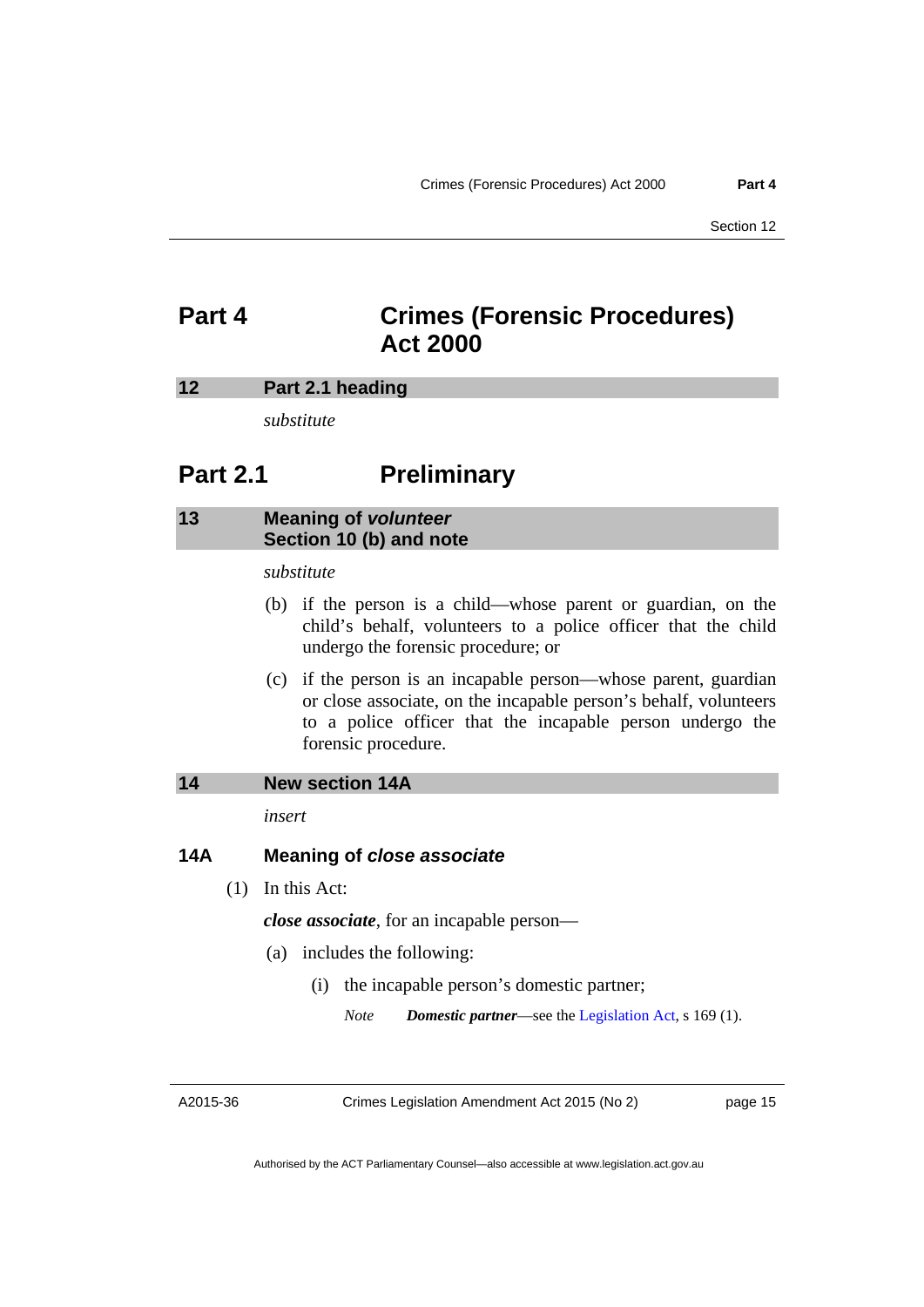- (ii) a carer of the incapable person;
- (iii) a relative or friend of the incapable person; but
- (b) does not include the following:
	- (i) a child;
	- (ii) a person who appears to have impaired decision-making capacity.
- (2) In this section:

*carer*, of an incapable person, means a person who gives, or arranges for the giving of, care and support to the incapable person in a domestic context but does not receive payment or reward for the care and support.

*friend*, of an incapable person, means someone other than a relative who—

- (a) is in a close personal relationship with the person; and
- (b) has frequent contact with the person; and
- (c) has a genuine personal interest in the person's welfare; and
- (d) does not receive payment or reward for the contact.

*payment*, for a carer, does not include a carer's pension (however described).

*relative*, of an incapable person, means a son, daughter, son-in-law, daughter-in-law, mother, father, mother-in-law, father-in-law, brother, sister, brother-in-law, sister-in-law or grandparent of the person who—

- (a) has frequent contact with the person; and
- (b) has a genuine personal interest in the person's welfare; and
- (c) does not receive payment or reward for the contact.

page 16 Crimes Legislation Amendment Act 2015 (No 2)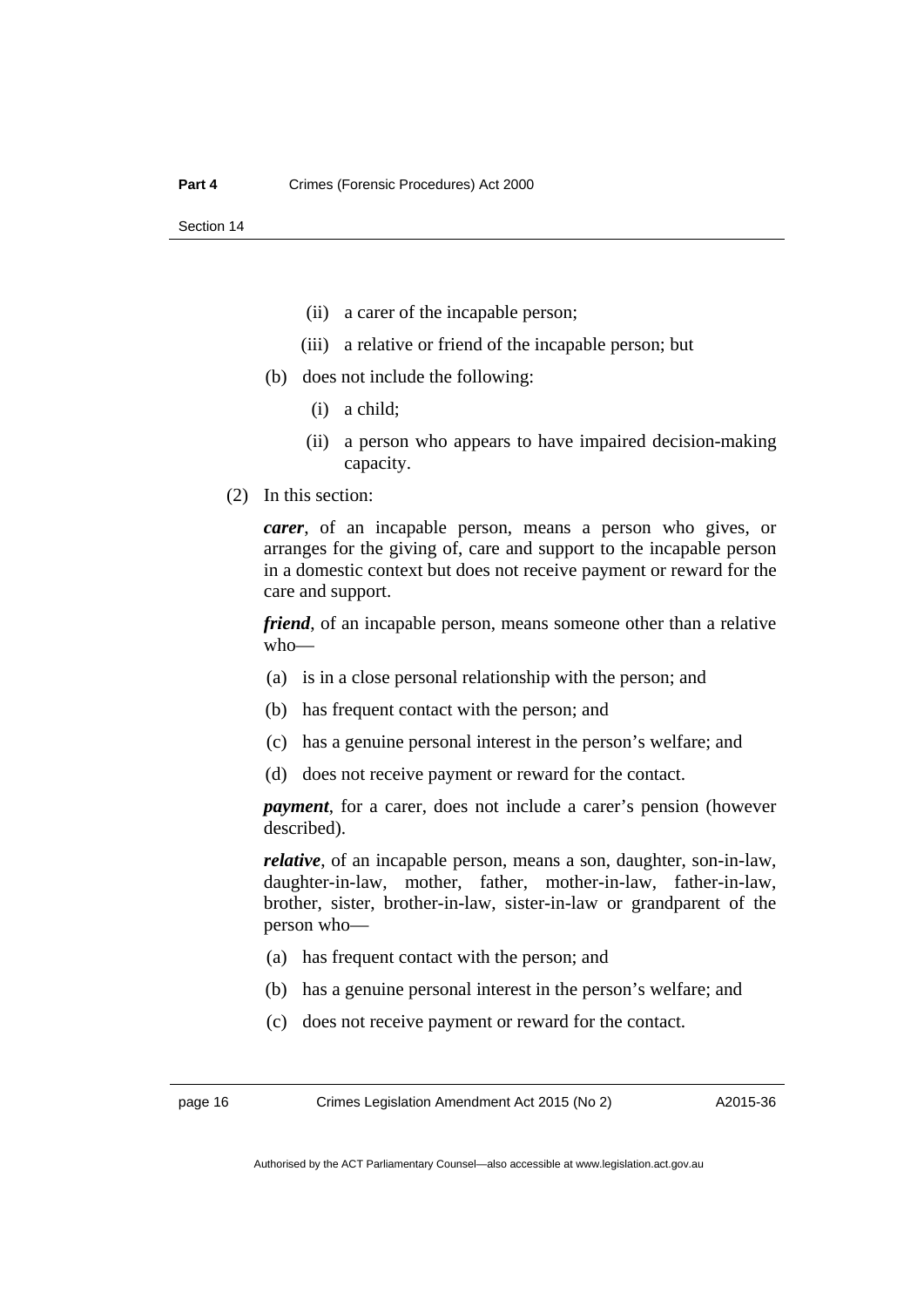## <span id="page-20-0"></span>**15 Meaning of** *incapable person* **Section 15**

*omit* 

incapable of

*substitute* 

incapable, or temporarily incapable, of

#### <span id="page-20-1"></span>**16 Section 15, new examples**

#### *insert*

#### **Examples—temporarily incapable**

- 1 a person who is sedated
- 2 a person who is affected by drugs or alcohol
- *Note* An example is part of the Act, is not exhaustive and may extend, but does not limit, the meaning of the provision in which it appears (see [Legislation Act,](http://www.legislation.act.gov.au/a/2001-14) s 126 and s 132).

### <span id="page-20-2"></span>**17 Interview friend New section 16 (2) (ba)**

#### *insert*

 (ba) if the person is an incapable person—a close associate of the person; or

<span id="page-20-3"></span>

| 18 | Section 16 (2) (c) |
|----|--------------------|
|    | omit               |
|    | $(a)$ and $(b)$    |
|    | substitute         |
|    | $(a)$ to $(ba)$    |
|    |                    |

Crimes Legislation Amendment Act 2015 (No 2)

page 17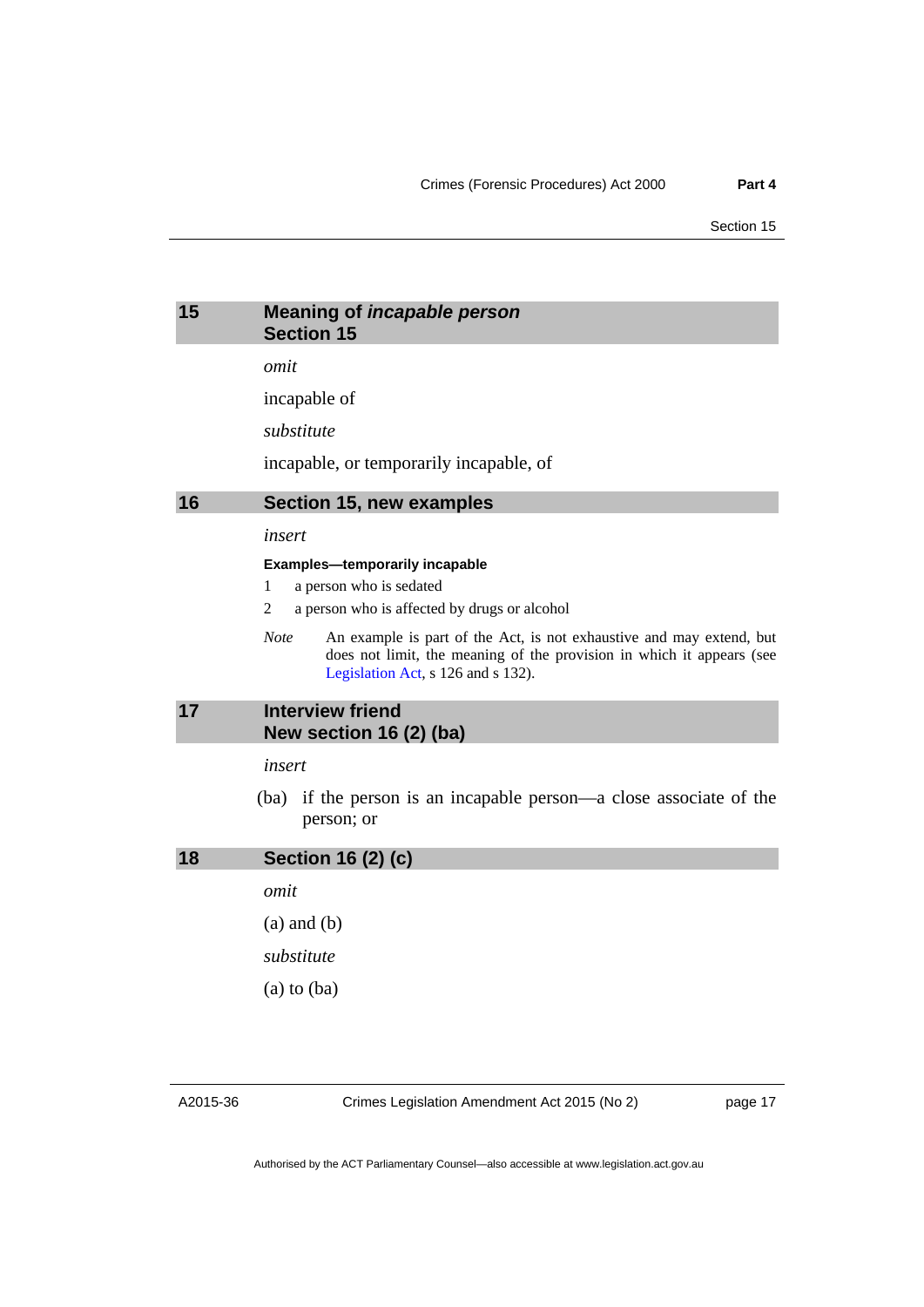#### <span id="page-21-0"></span>**19 New section 17**

*in part 2.1, insert* 

#### **17 Police officer to ask if person is Aboriginal or Torres Strait Islander person**

Before a police officer asks a suspect to consent to a forensic procedure under this Act, the police officer must ask the suspect if the suspect is an Aboriginal or Torres Strait Islander person.

#### <span id="page-21-1"></span>**20 New section 24A**

*insert* 

#### **24A Aboriginal or Torres Strait Islander suspects**

- (1) This section applies if a person is an Aboriginal or Torres Strait Islander person.
- (2) The police officer must not ask the suspect to consent to a forensic procedure unless—
	- (a) an interview friend is present; or
	- (b) the suspect has expressly and voluntarily waived the suspect's right to have an interview friend present.
- (3) In addition to the matters mentioned in section 24, the police officer must—
	- (a) inform the suspect that the Aboriginal legal service will be notified that the suspect will be asked to consent to a forensic procedure; and
	- (b) as soon as practicable, notify the Aboriginal legal service.
- (4) Subsection (3) does not apply if the suspect—
	- (a) has arranged for a lawyer to be present; or
	- (b) expressly waives the suspect's right to have a lawyer present.

page 18 Crimes Legislation Amendment Act 2015 (No 2)

A2015-36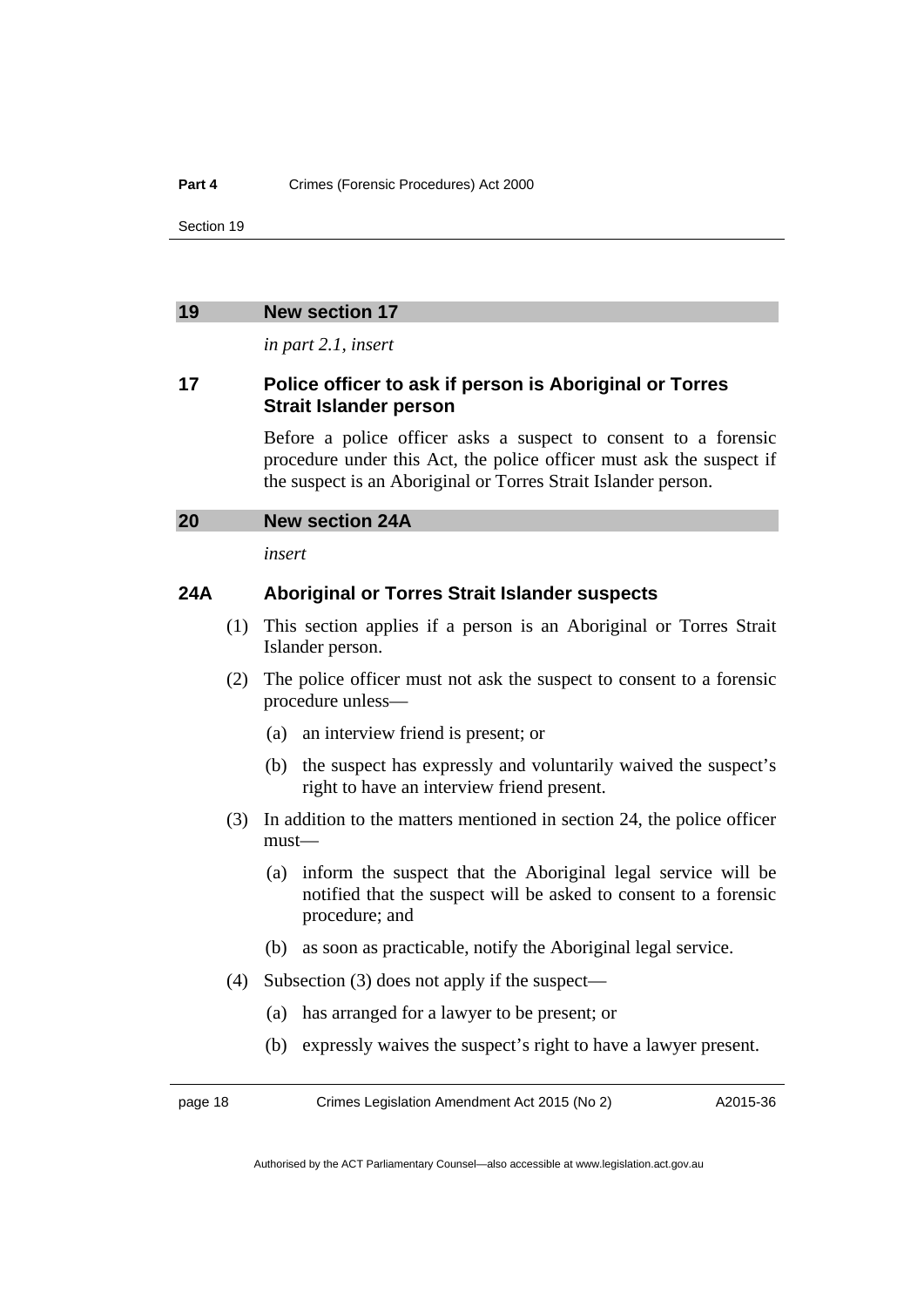- (5) After notifying the Aboriginal legal service under subsection (3), the police officer must allow the suspect to communicate, or attempt to communicate with the interview friend or lawyer in private, unless—
	- (a) the suspect is under arrest; and
	- (b) the officer believes on reasonable grounds that the suspect may attempt to destroy or contaminate any evidence that may be obtained by carrying out the forensic procedure.
	- *Note* Section 107 states that the burden lies on the prosecution to prove on the balance of probabilities that a police officer had a belief on reasonable grounds.
- (6) An interview friend (other than a lawyer) of the suspect may be excluded from the presence of the officer and the suspect if the interview friend unreasonably interferes with or obstructs the officer in performing a function under this part.
- (7) In this section:

*Aboriginal legal service* means the Aboriginal Legal Service (NSW/ACT) Limited (ACN 118 431 066).

## <span id="page-22-0"></span>**21 Presence of interview friend or lawyer while forensic procedure is carried out New section 57 (1A)**

*insert* 

 (1A) Subsection (1) does not apply if an Aboriginal or Torres Strait Islander person (other than an Aboriginal or Torres Strait Islander person who is a child or an incapable person) expressly and voluntarily waives the person's right to have an interview friend or lawyer present.

A2015-36

page 19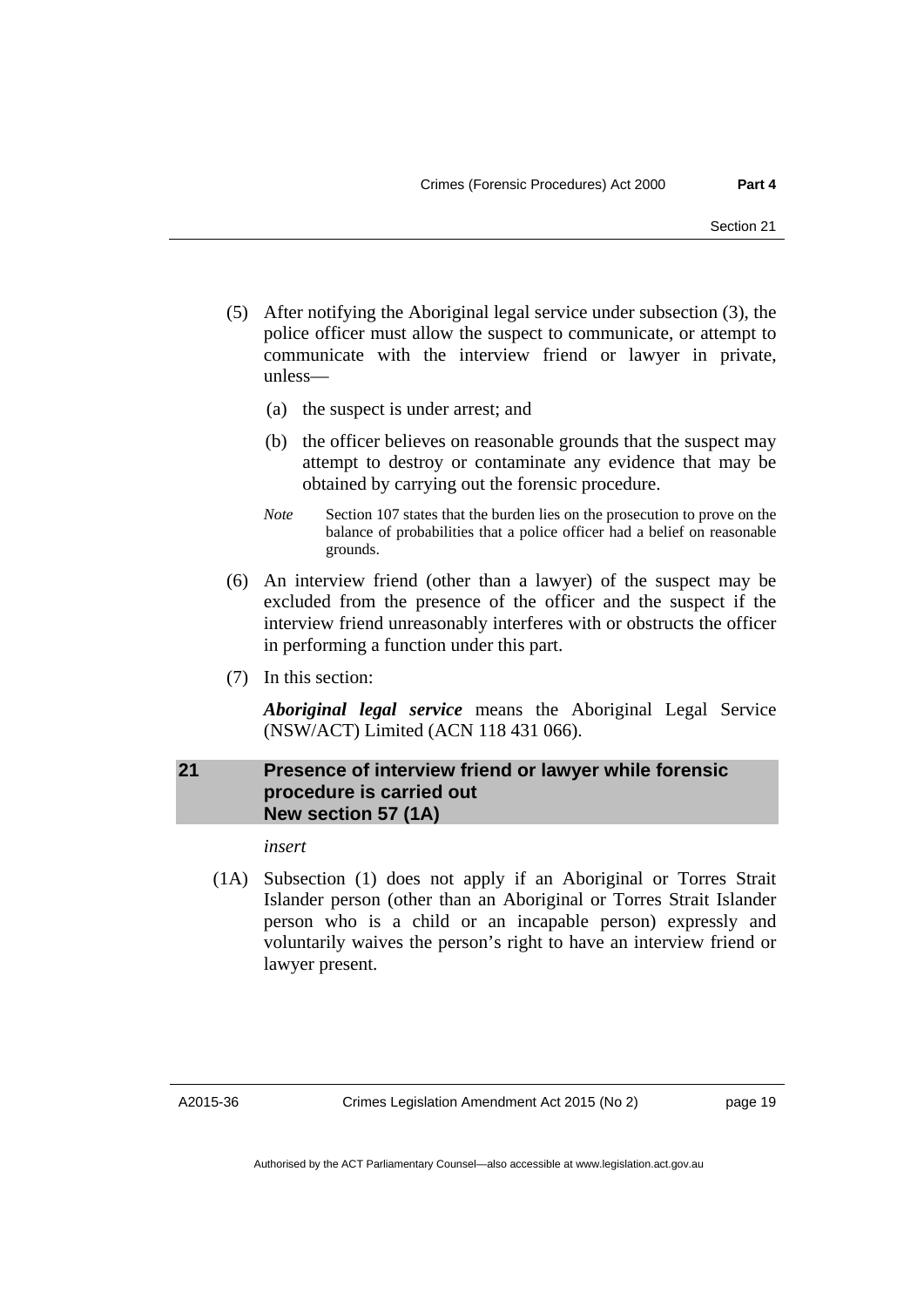#### <span id="page-23-0"></span>**22 Section 79**

*substitute* 

### **79 Carrying out of forensic procedures on volunteers**

- (1) A person is authorised to carry out a forensic procedure on a volunteer—
	- (a) if the volunteer is not a child or incapable person—with the informed consent of the volunteer given in accordance with section 80; or
	- (b) if the volunteer is a child or incapable person and the parent or guardian of the volunteer can be contacted—
		- (i) with the informed consent of the parent or guardian of the volunteer given in accordance with section 80 or by order of a magistrate under section 83 (Circumstances in which magistrate may order carrying out of forensic procedure on child or incapable person); and
		- (ii) after the person has informed the volunteer that, even though consent has been given or an order made, if the volunteer objects to or resists the carrying out of the forensic procedure it will not be carried out; or
	- (c) if the volunteer is an incapable person and the parent or guardian of the volunteer cannot be contacted—
		- (i) with the informed consent of a close associate of the volunteer given in accordance with section 80 or by order of a magistrate under section 83; and
		- (ii) after the person has informed the volunteer that, even though consent has been given or an order made, if the volunteer objects to or resists the carrying out of the forensic procedure it will not be carried out; and

Authorised by the ACT Parliamentary Counsel—also accessible at www.legislation.act.gov.au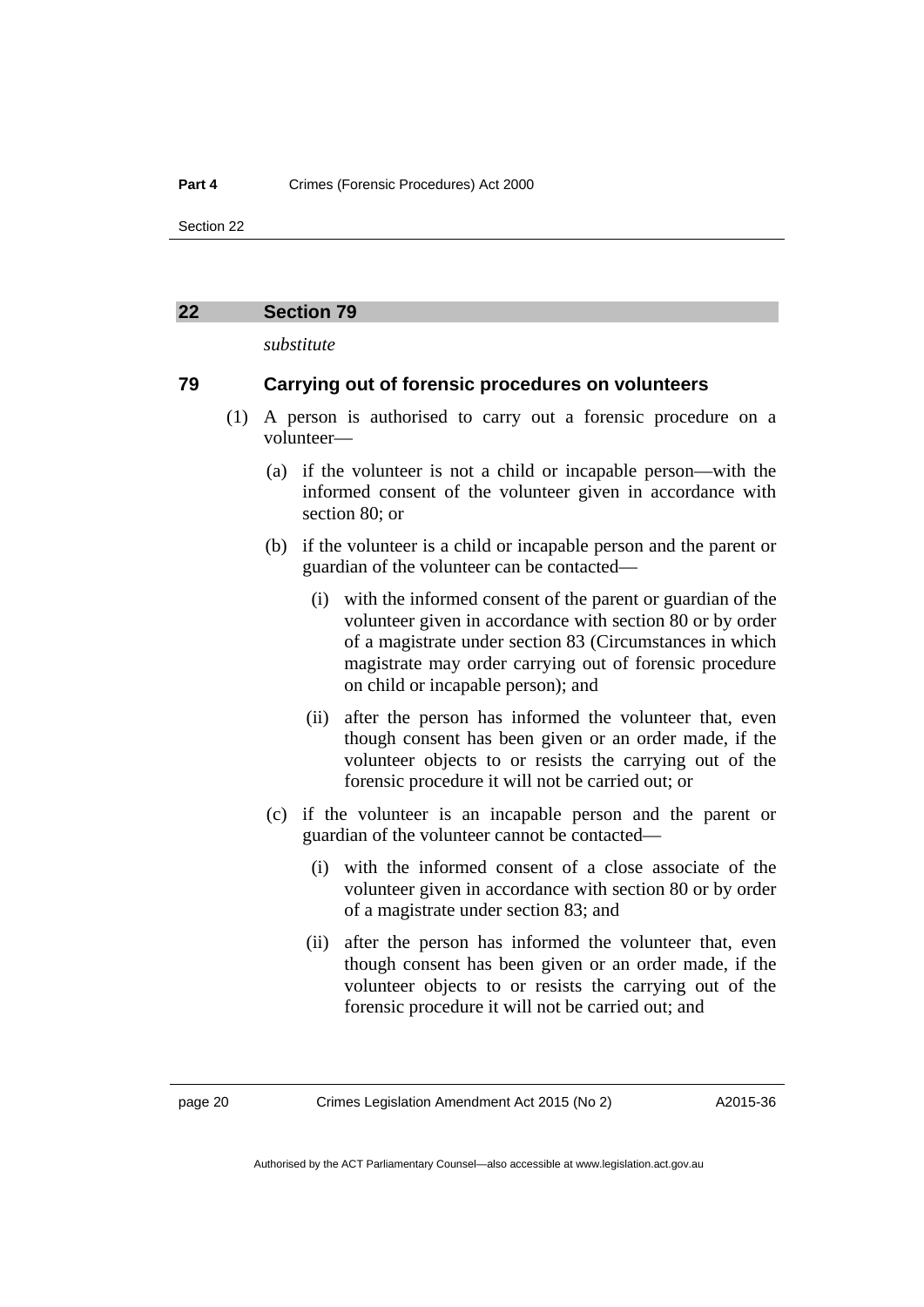- (iii) if the forensic procedure is a non-intimate forensic procedure only.
- (2) This section does not authorise a person to carry out a forensic procedure on a child or incapable person who objects to or resists the carrying out of the forensic procedure.
- (3) A person is authorised under this section to carry out a forensic procedure under this part only in accordance with part 2.6.

<span id="page-24-1"></span><span id="page-24-0"></span>

| 23 | <b>Section 80 heading</b>                                                            |
|----|--------------------------------------------------------------------------------------|
|    | substitute                                                                           |
| 80 | Informed consent of volunteer or parent, guardian or<br>close associate of volunteer |
| 24 | <b>Section 80</b>                                                                    |
|    | omit                                                                                 |
|    | parent or guardian                                                                   |
|    | substitute                                                                           |
|    | parent, guardian or close associate                                                  |
| 25 | Consent to retention of forensic material taken etc<br><b>Section 80A</b>            |
|    |                                                                                      |

<span id="page-24-2"></span>*omit* 

parent or guardian

*substitute* 

parent, guardian or close associate

Crimes Legislation Amendment Act 2015 (No 2)

page 21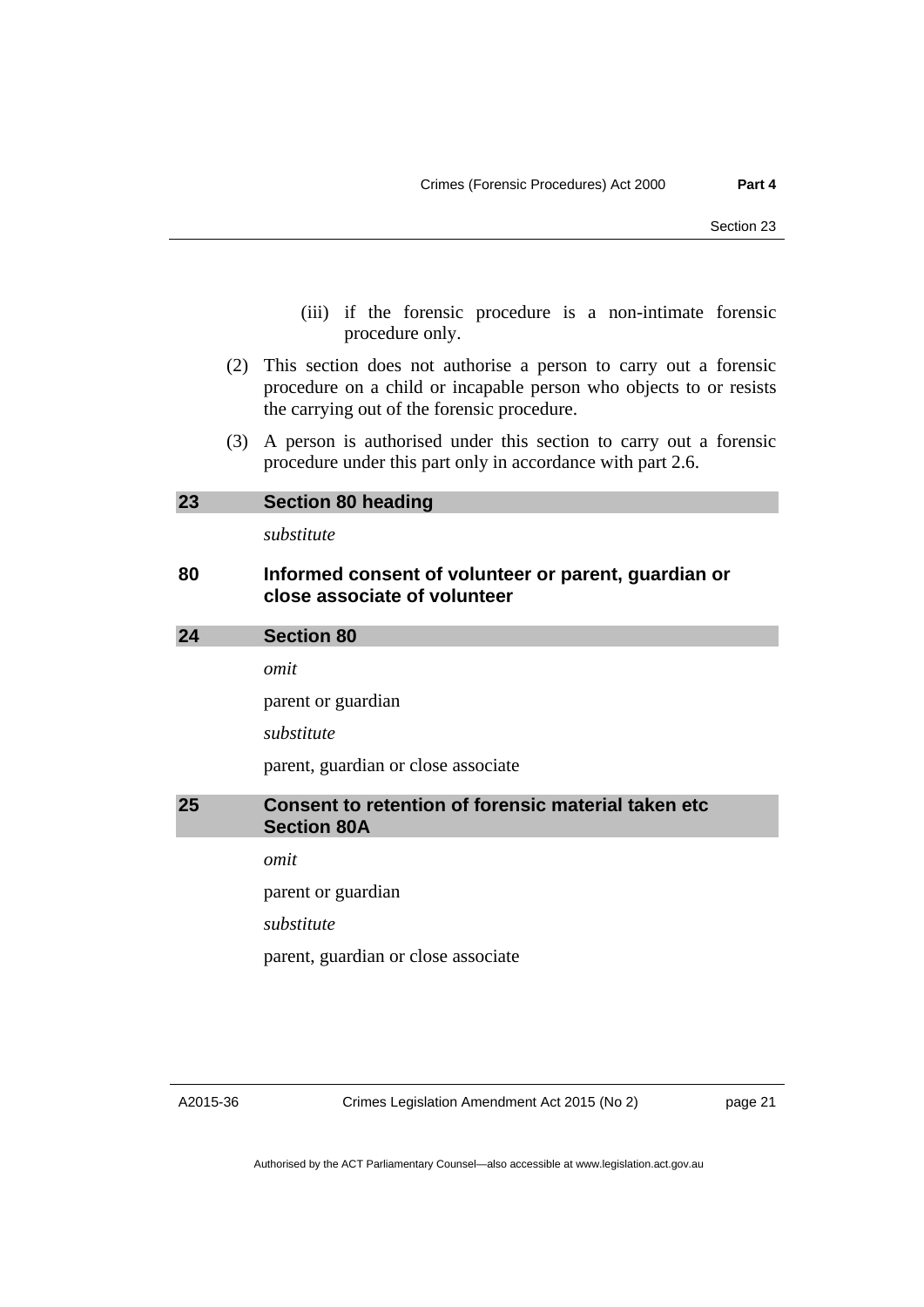#### **Part 4 Crimes (Forensic Procedures)** Act 2000

Section 26

#### <span id="page-25-0"></span>**26 Recording of giving of information etc Section 81**

*omit* 

parent or guardian

*substitute* 

parent, guardian or close associate

## <span id="page-25-1"></span>**27 Withdrawal of consent or end of agreed retention period Section 82**

*omit* 

parent or guardian

*substitute* 

parent, guardian or close associate

## <span id="page-25-2"></span>**28 Circumstances in which magistrate may order carrying out of forensic procedure on child or incapable person Section 83 (1)**

#### *substitute*

- (1) A magistrate may order the carrying out of a forensic procedure on a child or incapable person if—
	- (a) consent to the carrying out of the forensic procedure cannot reasonably be obtained from—
		- (i) if the person is a child—the parent or guardian of the child; or
		- (ii) if the person is an incapable person—the parent, guardian or close associate of the incapable person; or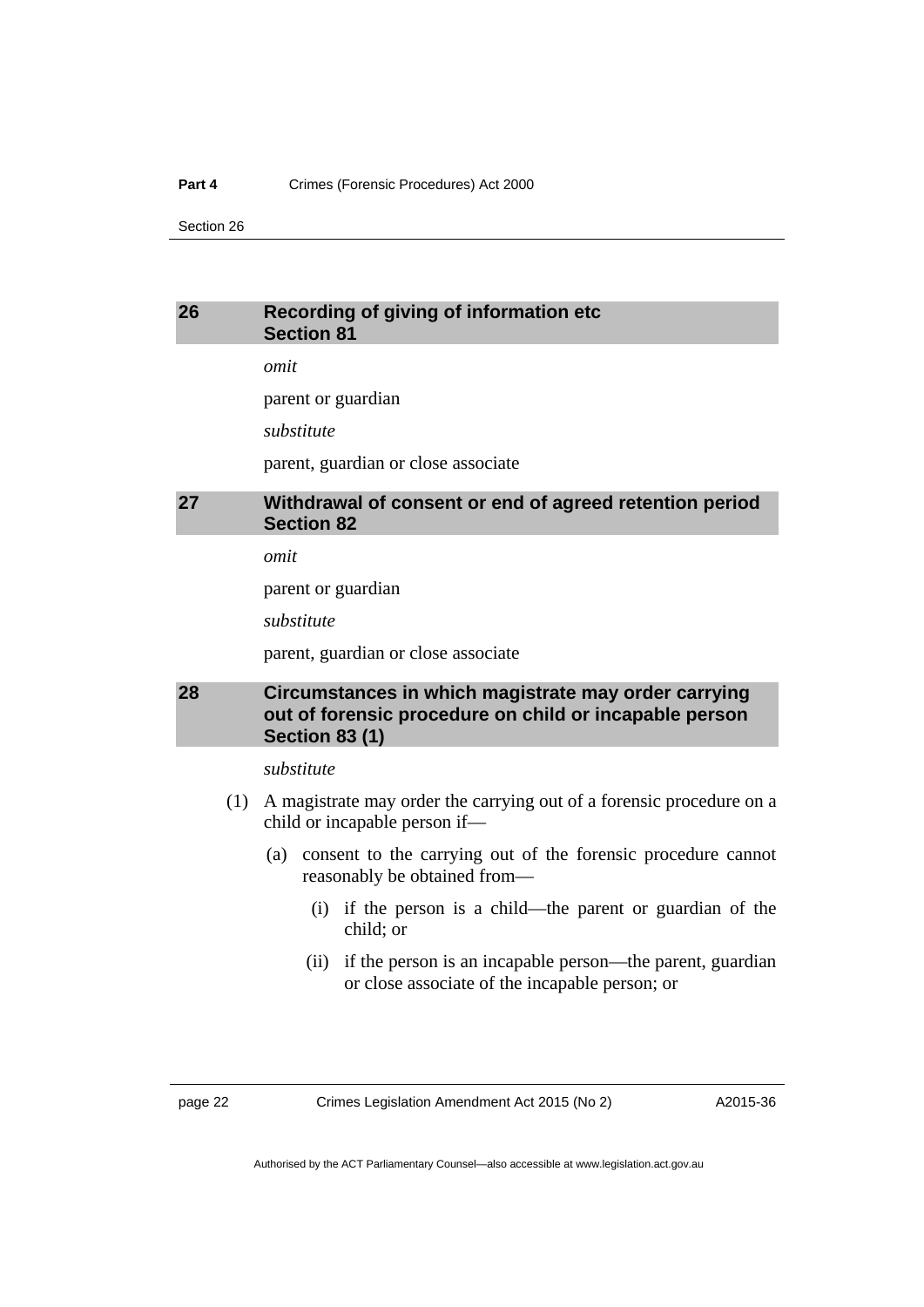- (b) the parent or guardian of the child or the parent, guardian or close associate of the incapable person refuses consent to the carrying out of the forensic procedure and the magistrate is satisfied that there are reasonable grounds to believe—
	- (i) the parent, guardian or incapable person is a suspect; and
	- (ii) the forensic procedure is likely to produce evidence tending to confirm or disprove that the parent, guardian or close associate committed an offence.

#### <span id="page-26-0"></span>**29 Section 83 (2) (d), note**

*omit* 

s 79 (1) (b) (ii) and (2)

*substitute* 

s 79

#### <span id="page-26-1"></span>**30 Section 83 (2) (e)**

*omit* 

child or

*substitute* 

child or parent, guardian or close associate of the

#### <span id="page-26-2"></span>**31 Retention of forensic material etc by order of magistrate Section 84**

*omit* 

parent or guardian

*substitute* 

parent, guardian or close associate

Crimes Legislation Amendment Act 2015 (No 2)

page 23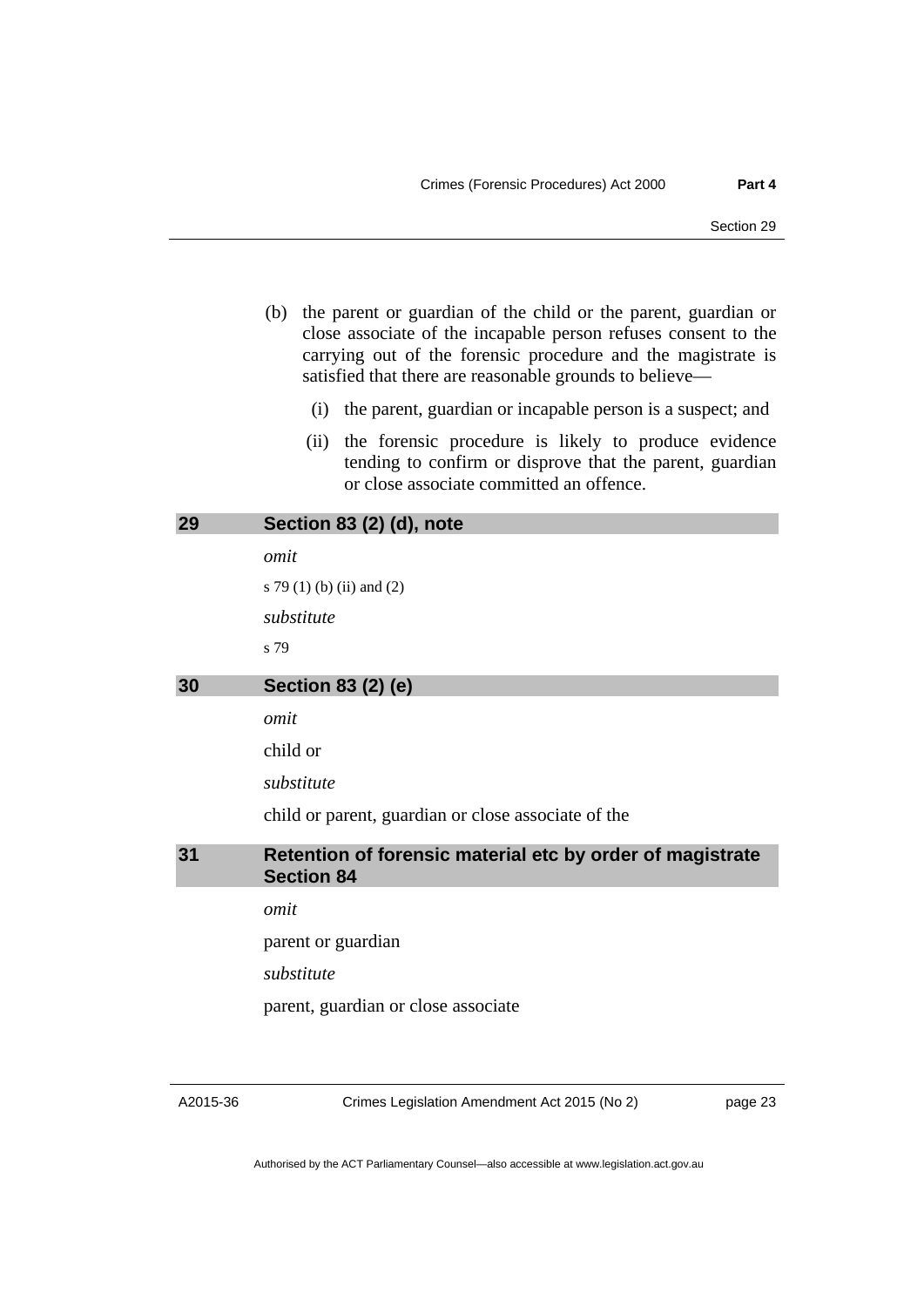#### **Part 4** Crimes (Forensic Procedures) Act 2000

Section 32

## <span id="page-27-0"></span>**32 Definitions—Act Section 94, definition of** *volunteers (unlimited purposes) index*

*omit* 

parents or guardians

*substitute* 

parents, guardians or close associates

### <span id="page-27-1"></span>**33 Section 94, definition of** *volunteers (unlimited purposes) index*

*omit* 

parent or guardian

*substitute* 

parent, guardian or close associate

<span id="page-27-2"></span>

| 34 |  | Dictionary, note 2 |
|----|--|--------------------|
|----|--|--------------------|

*insert* 

• domestic partner (see s 169)

#### <span id="page-27-3"></span>**35 Dictionary, new definition of** *close associate*

*insert* 

*close associate*, for an incapable person—see section 14A.

page 24 Crimes Legislation Amendment Act 2015 (No 2)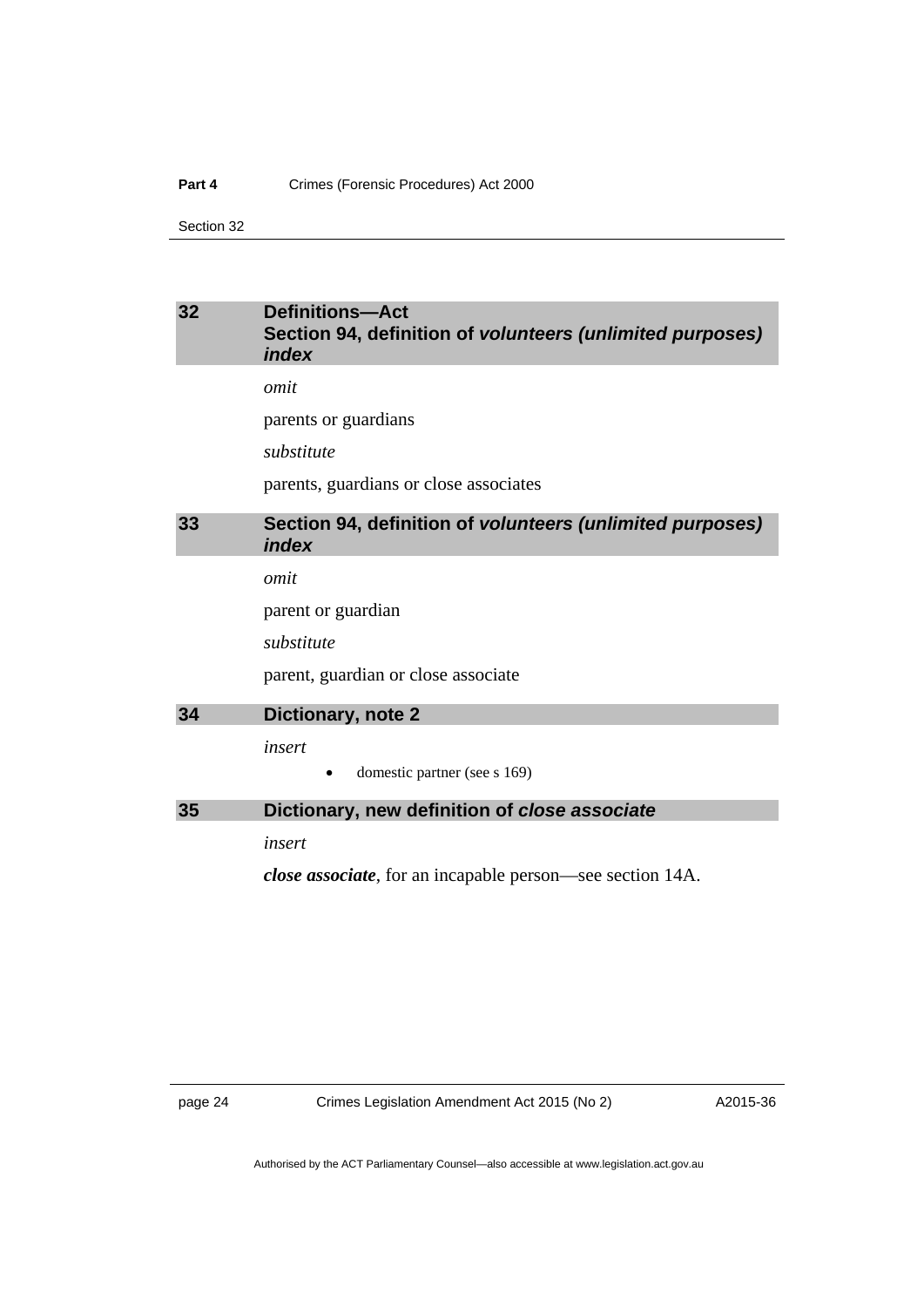### <span id="page-28-0"></span>**36 Dictionary, definition of** *forensic order***, paragraph (d)**

*omit* 

by order of magistrate after parent or guardian of child or incapable person withdraws consent

*substitute* 

etc by order of magistrate

# <span id="page-28-1"></span>**37 Dictionary, definition of** *informed consent***, paragraph (c)**

*omit* 

parent or guardian

*substitute* 

parent, guardian or close associate

A2015-36

Crimes Legislation Amendment Act 2015 (No 2)

page 25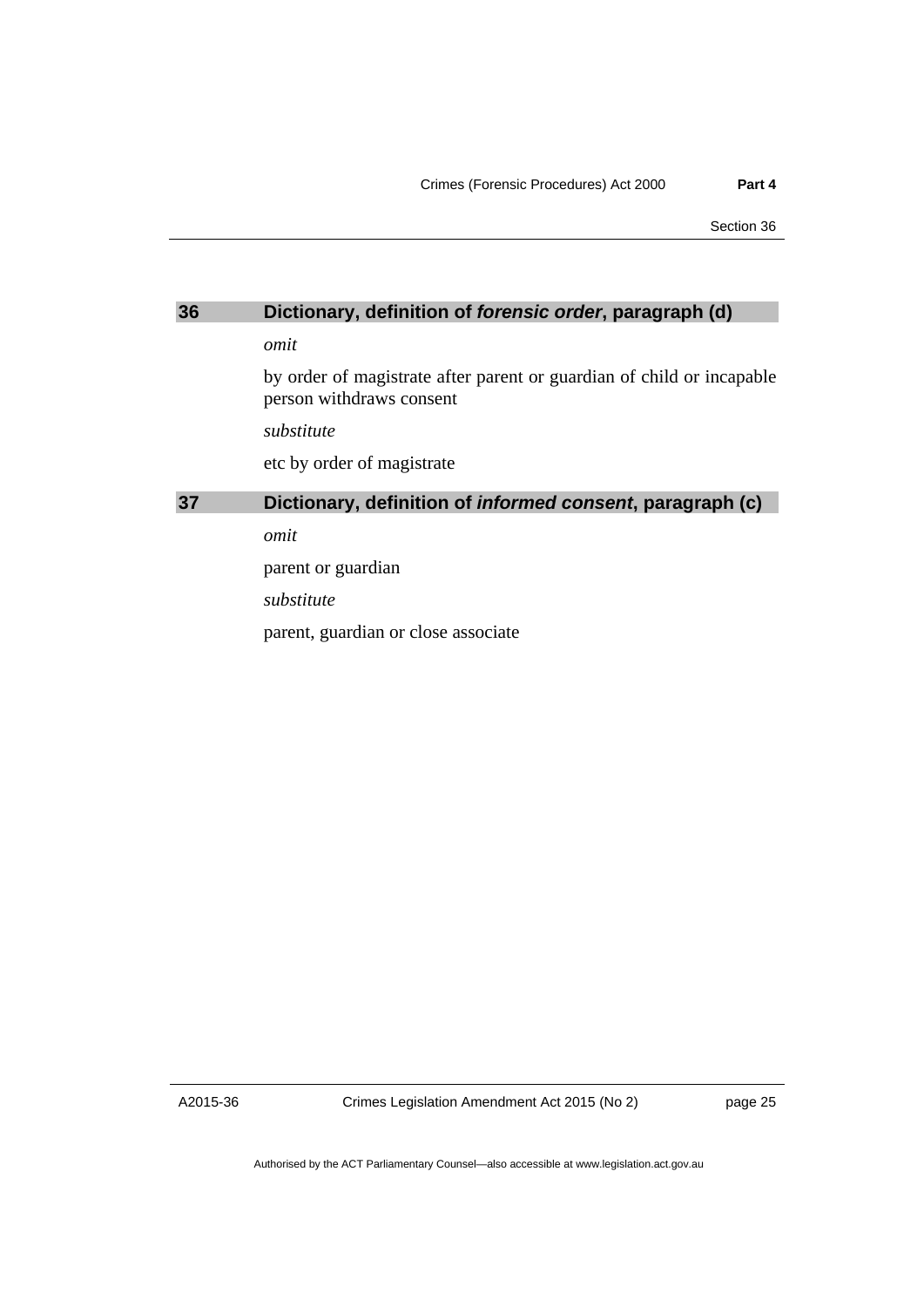## <span id="page-29-0"></span>**Part 5 Crimes (Sentencing) Regulation 2006**

#### <span id="page-29-1"></span>**38 Section 1A**

*substitute* 

### **1A Offence in relation to which victim may make statement— Act, s 48 (b)**

The [Act](http://www.legislation.act.gov.au/a/2005-58/), part 4.3 (Victim impact statements) applies in relation to an offence against the following:

- (a) the *[Road Transport \(Safety and Traffic Management\)](http://www.legislation.act.gov.au/a/1999-80)  [Act 1999](http://www.legislation.act.gov.au/a/1999-80)*, section 6 (Negligent driving) if the driving occasions grievous bodily harm;
- (b) the *[Work Health and Safety Act 2011](http://www.legislation.act.gov.au/a/2011-35)*, section 32 (Failure to comply with health and safety duty—category 2), if as a result of exposure to a risk of death, serious injury or illness, an individual dies, is seriously injured or develops an illness.

page 26 Crimes Legislation Amendment Act 2015 (No 2)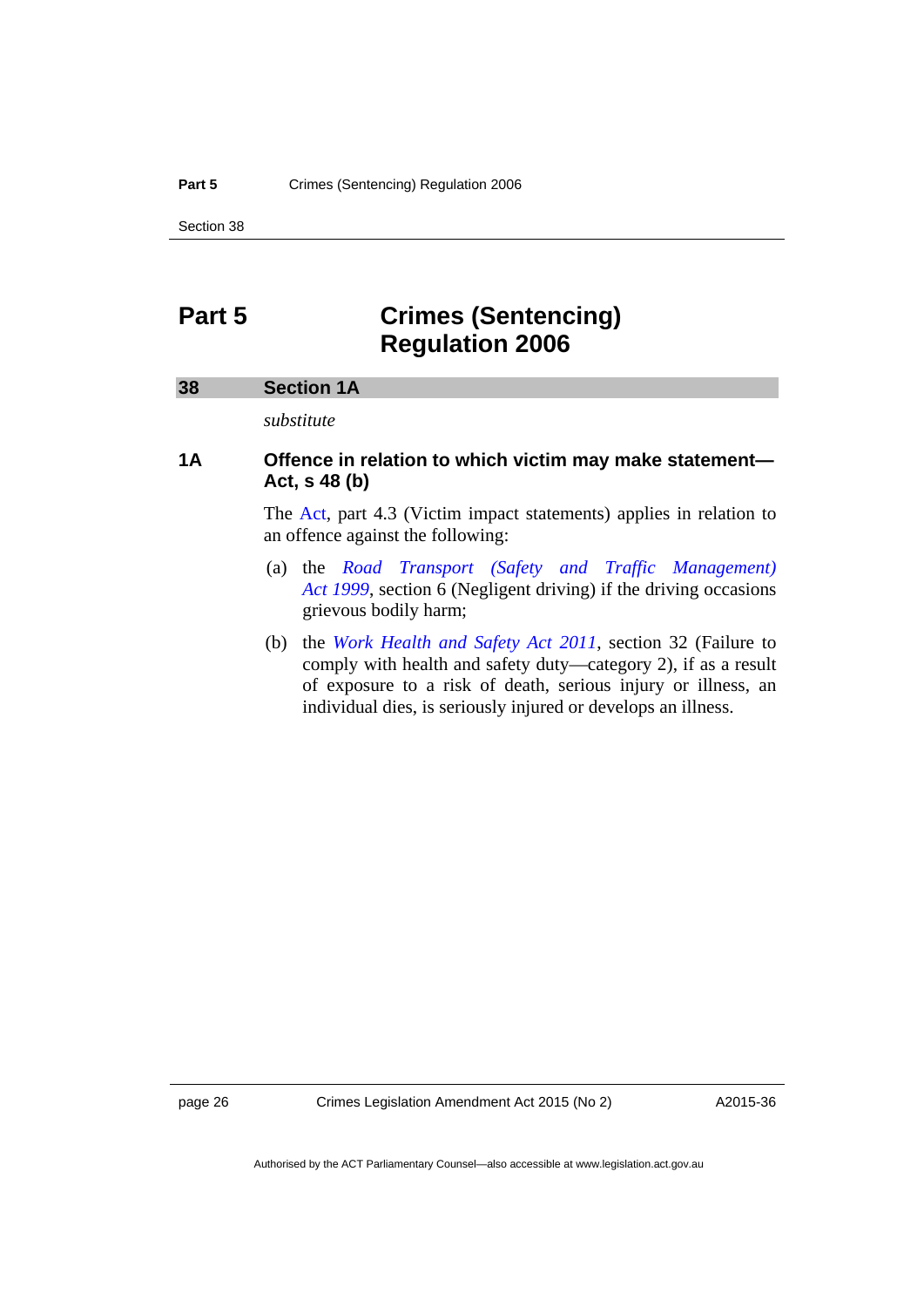## <span id="page-30-0"></span>**Part 6 Magistrates Court (Security Industry Infringement Notices) Regulation 2003**

### <span id="page-30-1"></span>**39 Contents of infringement notices—identifying authorised person Section 10 (a) and (b)**

*substitute* 

- (a) for an authorised person who is a police officer—the police officer's service number; or
- (b) for an authorised person who is authorised by the commissioner for fair trading under the *[Fair Trading](http://www.legislation.act.gov.au/a/1992-72)  [\(Australian Consumer Law\) Act 1992](http://www.legislation.act.gov.au/a/1992-72)*, section 36—
	- (i) the person's full name, or surname and initials; or
	- (ii) any unique number given to the person by the administering authority for this regulation.

### <span id="page-30-2"></span>**40 Contents of reminder notices—identifying authorised person Section 11 (a) and (b)**

*substitute* 

- (a) for an authorised person who is a police officer—the police officer's service number; or
- (b) for an authorised person who is authorised by the commissioner for fair trading under the *[Fair Trading](http://www.legislation.act.gov.au/a/1992-72)  [\(Australian Consumer Law\) Act 1992](http://www.legislation.act.gov.au/a/1992-72)*, section 36—
	- (i) the person's full name, or surname and initials; or
	- (ii) any unique number given to the person by the administering authority for this regulation.

A2015-36

Crimes Legislation Amendment Act 2015 (No 2)

page 27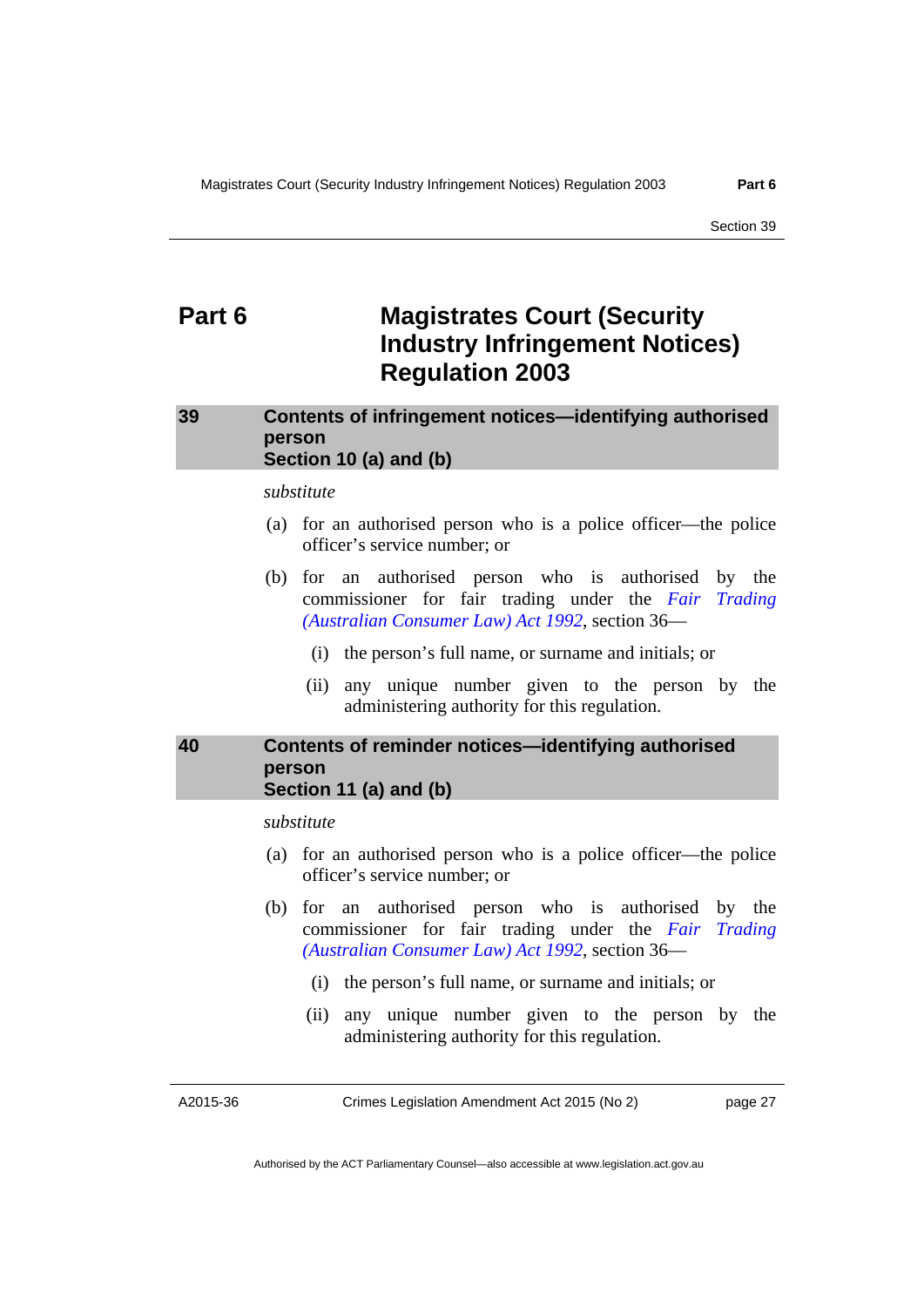### <span id="page-31-0"></span>**41 Section 12**

*substitute* 

## **12 Authorised people for infringement notice offences**

- (1) An authorised person may serve the following:
	- (a) an infringement notice for an infringement notice offence against the Security Act;
	- [\(b\) a remind](#page-6-2)er notice for an infringement notice offence against the Security Act.
- [\(2\) In this section:](#page-8-1)

#### *[authorised person](#page-8-1)* means—

- (a) a police officer; or
- (b) a person authorised by the commissioner for fair trading under the *[Fair Trading \(Australian Consumer Law\) Act 1992](http://www.legislation.act.gov.au/a/1992-72)*, section 36.
- *Note Police officer*—see the [Legislation Act](http://www.legislation.act.gov.au/a/2001-14), dictionary, pt 1.